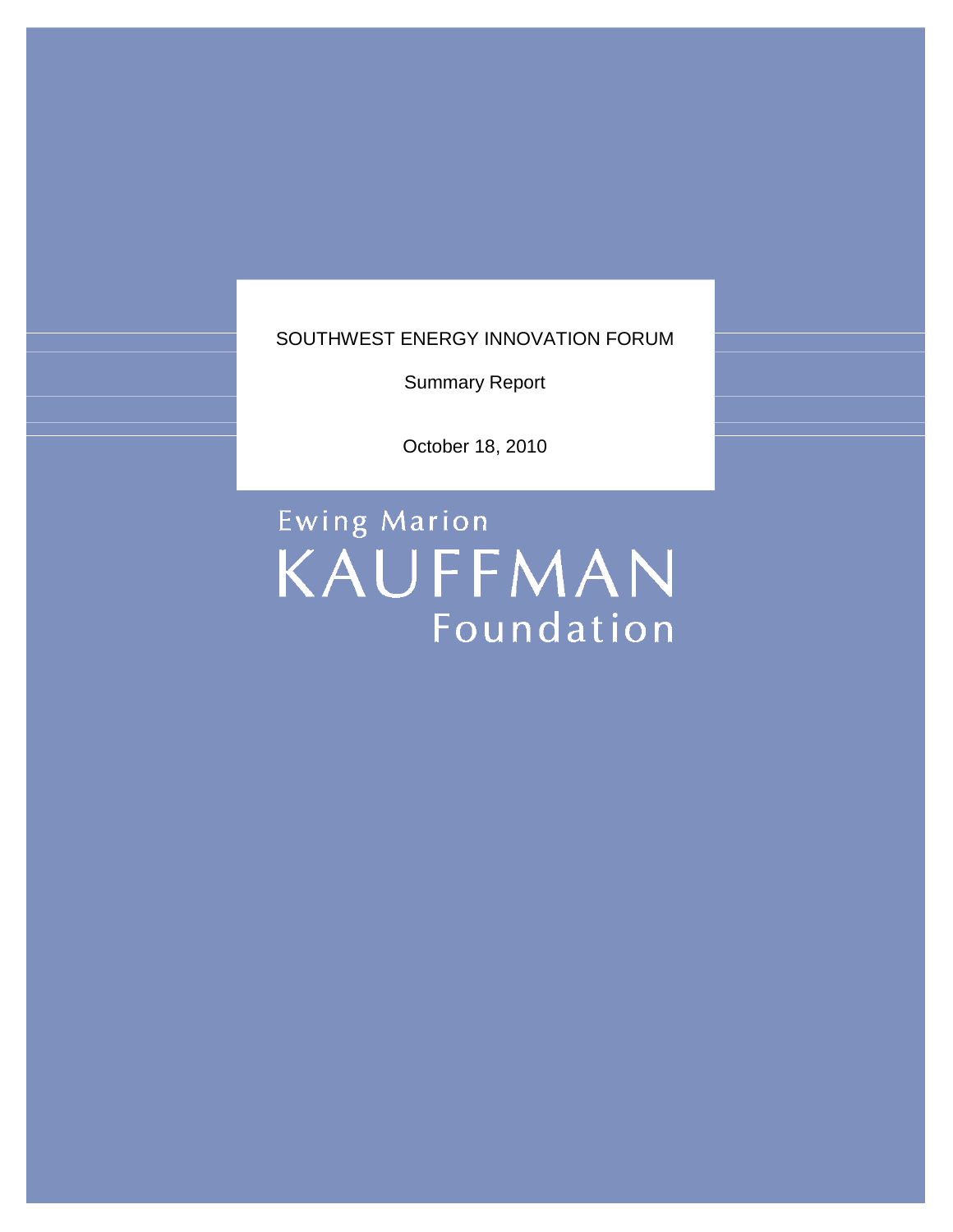### SOUTHWEST ENERGY INNOVATION FORUM

Summary Report

October 18, 2010

Ewing Marion KAUFFMAN Foundation

© 2010 by the Ewing Marion Kauffman Foundation. All rights reserved.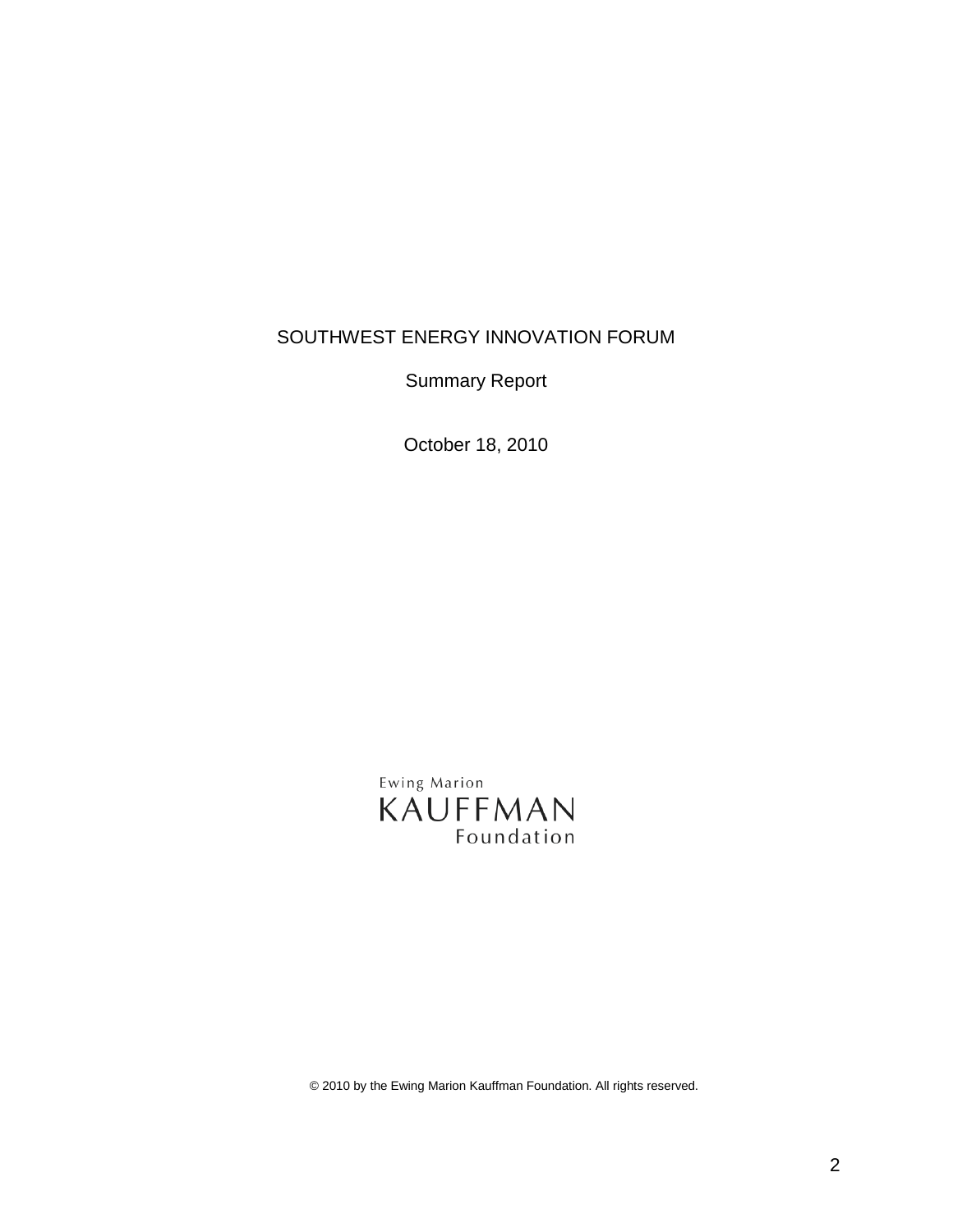### **Southwest Energy Innovation Forum Summary Report**

| Date of Event: | October 18, 2010                                                                                                                                          |
|----------------|-----------------------------------------------------------------------------------------------------------------------------------------------------------|
| Location:      | SkySong, the ASU Scottsdale Innovation Center, Arizona                                                                                                    |
| Conveners:     | <b>Arizona State University</b><br>Ewing Marion Kauffman Foundation<br>U.S. Department of Energy's Advanced Research Projects Agency<br>- Energy (ARPA-E) |

### **Context**

The Southwest Energy Innovation Forum was the last of three Energy Innovation events that developed from discussion and recommendations made at the Energy Innovation Conference held at the White House in May 2010. This regional forum was part of a national effort to drive clean energy innovation and propel economic development and job creation in the United States.

### **Participation and Description of Event**

The Ewing Marion Kauffman Foundation, Arizona State University (ASU), and U.S. Department of Energy's Advanced Research Projects Agency - Energy (ARPA-E) co-convened a conference on Energy Innovation in the Southwest region of the United States that included participation by entrepreneurs, state government officials, representatives of academia, private-sector leaders, nonprofit leaders, and innovators on October 18, 2010.

The conference was designed to bring together diverse stakeholders in a forum to develop recommendations for growing regional energy innovation, building a network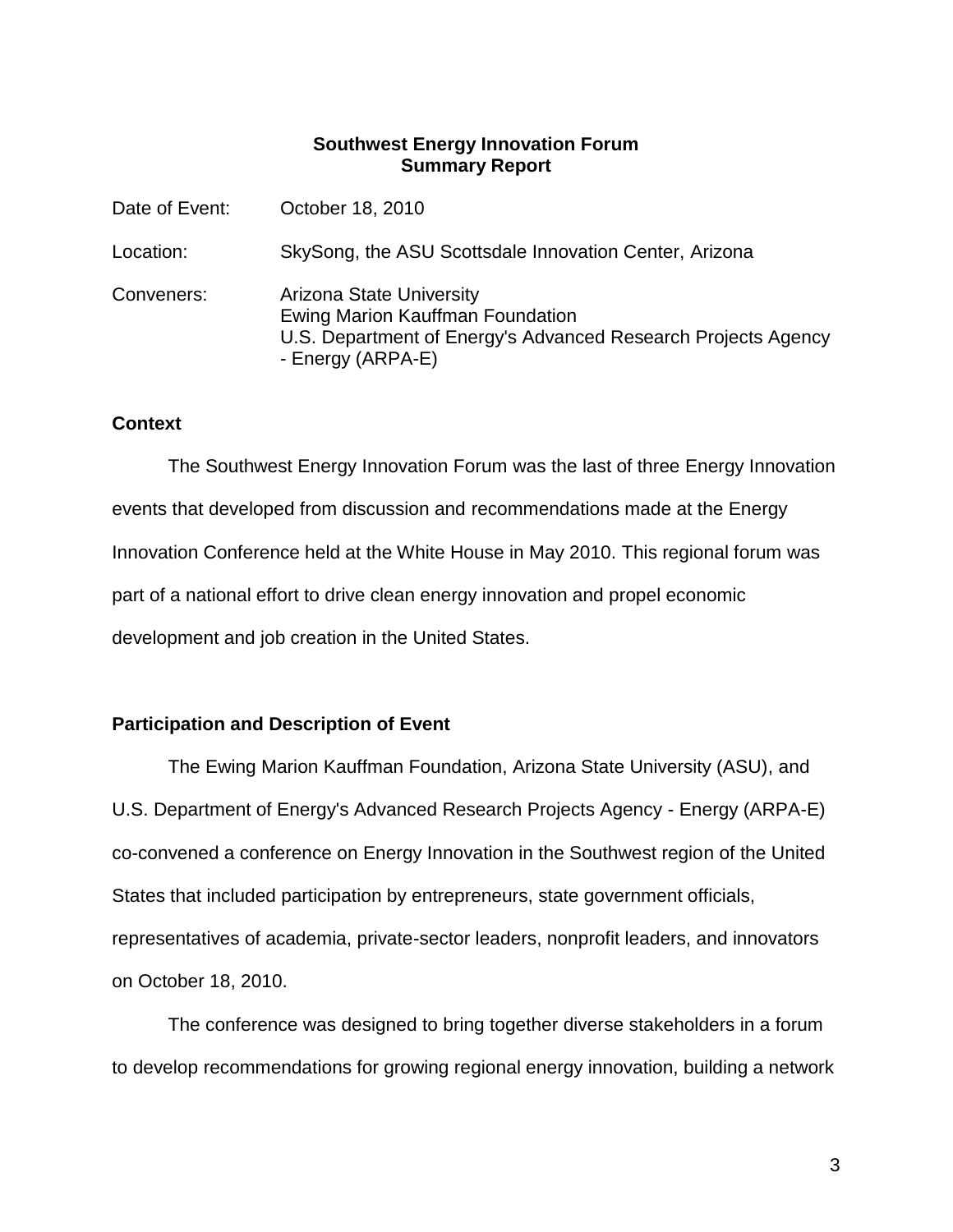for energy innovation efforts, and ensuring Federal support for innovative approaches and partnerships that could improve the nation's energy future. In the morning, attendees heard from several speakers prior to selecting one of three breakout sessions about corporate partnerships, investment, and state policy development. Following lunch, the group reconvened for an Innovation Panel, a selection of additional breakout sessions, and a closing panel. Afternoon breakout session topics focused on building research, technology, and industrial leadership in the Southwest for solar energy, energy storage, and advanced fuels. All sessions are briefly described below. Following the conference, attendees showcased breakthrough energy technologies from across the Southwest as part of ARPA-E's Technology Showcase.

### *Welcome*

Rick Shangraw, senior vice president for Knowledge Enterprise Development, ASU, welcomed the group and outlined ten prescriptions for institutions of higher education to better support the commercialization of energy innovations. 1) Staff technology transfer offices with a balance of academics and industry-based entrepreneurs. 2) Configure technology transfer offices so that they are flexible and speedy. 3) Treat technology transfer offices as a service to faculty, not as a revenue generator. 4) Avoid standardized licensing agreements; these agreements ignore the nuances of different sectors. 5) Utilize technology transfer offices as engines to increase sponsored research rather than narrowly focusing on licensing. 6) Package and sell entire business concepts rather than early stage conventions and intellectual property models through university accelerators. For example, the ASU Biodesign Institute's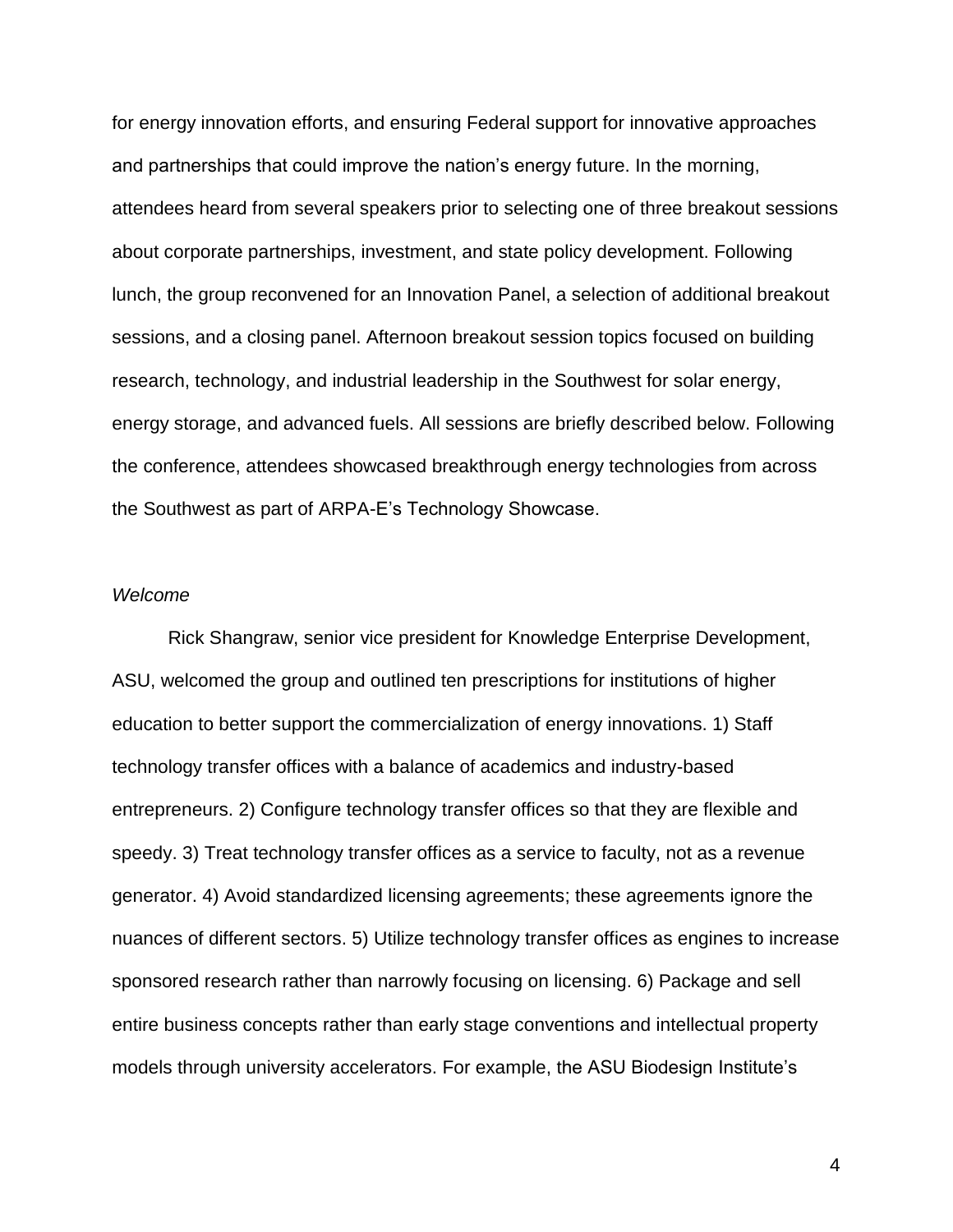Impact Accelerator aims to increase the number and success rate of spinout companies by nurturing technologies through key stages of development and moving them into the private sector once they are viable. 7) Partner with other universities to market each other's technology portfolios. In 2009, ASU and the University of Pennsylvania entered into a formal partnership to help each other commercialize certain technologies. Both institutions hope this groundbreaking partnership will serve as a blueprint for similar alliances between other U.S. academic institutions. 8) Change promotion and tenure requirements to reward faculty members' patent production and entrepreneurial efforts. 9) Train and mentor postdoctoral students so they are prepared for industry careers, not just the academy. 10) Require principal investigators to attend an entrepreneurship course with topics ranging from finance to marketing.

### *ARPA-E Overview*

Arun Majumdar, director, ARPA-E, provided an overview of ARPA-E's founding and a description of how energy innovation is at the core of our national, economic, and environmental security. Five years ago, the National Academies prepared *Rising Above the Gathering Storm*, a report that recommended a renewed effort to bolster U.S. competiveness. Released in September 2010, *Rising Above the Gathering Storm, Revisited*, outlines progress and stagnation. Although ARPA-E's launch was an essential step in the right direction, many challenges remain: national debt has increased, other nations have made significant progress, and our ability to compete globally is decreasing.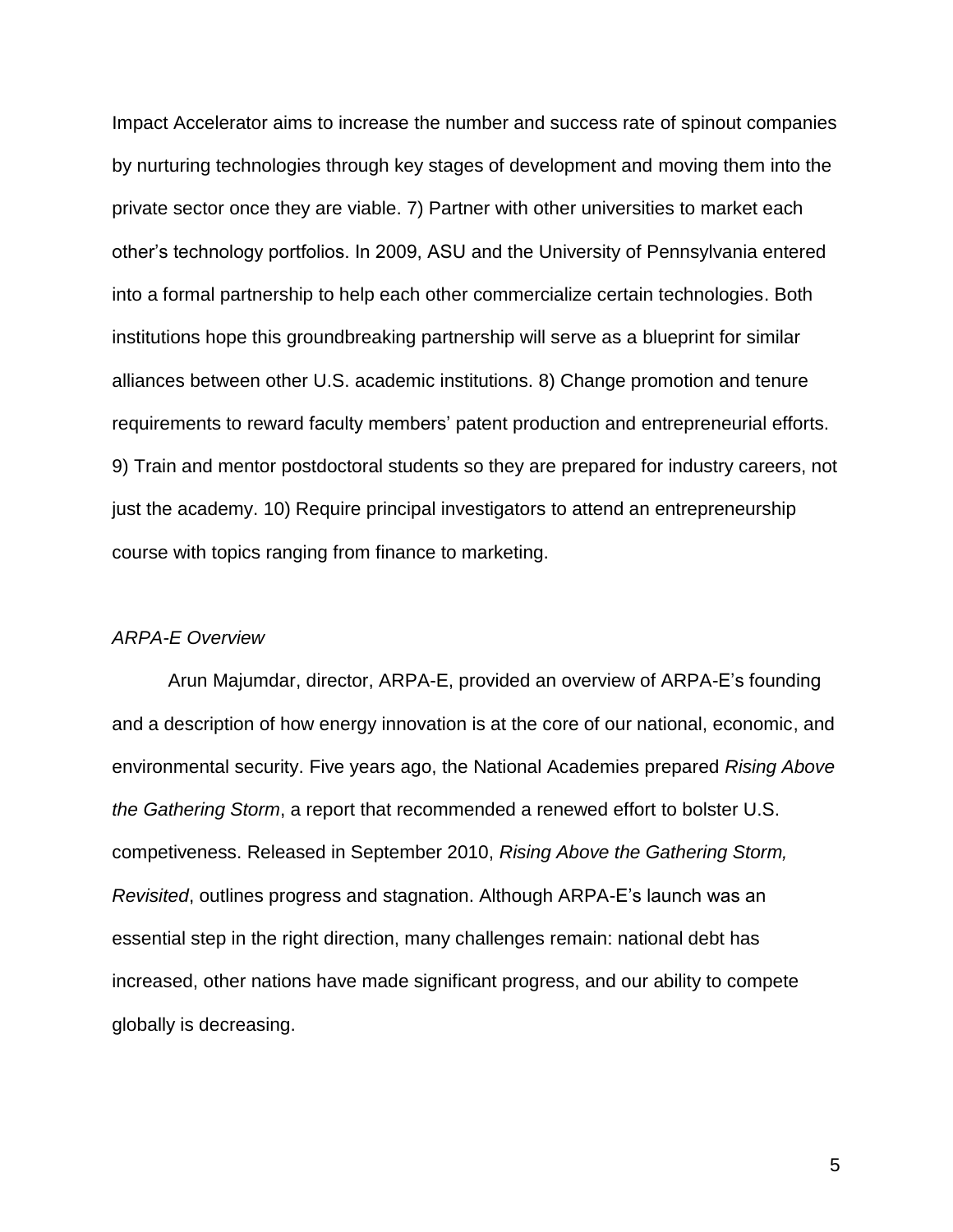ARPA-E is one of several important stakeholders in the energy innovation ecosystem. ARPA-E funds high-risk, high-reward research that is too risky for private sector investment but could have a large commercial impact and produce new learning curves and markets. For instance, ARPA-E set the goal of one dollar per watt fully installed solar by 2016, which Majumdar compared to President Kennedy's goal of reaching the moon. Batteries for Electrical Energy Storage for Transportation (BEEST) is an ARPA-E project that aims to develop a new generation of ultra-high energy density, low-cost battery technologies for long electric range plug-in hybrid electric vehicles and electric vehicles. Additional projects include Building Energy Efficiency Through Innovative Thermodevices (BEETIT) and Grid-Scale Rampable Intermittent Dispatchable Storage (GRIDS).

#### *Remarks from Representative Harry Mitchell*

Congressman Harry Mitchell emphasized the need to invest in high-risk and high-reward projects that will help rebuild our economy and radically reduce our dependence on foreign oil. Arizona has a huge potential to be a national leader and exporter of clean energy as evidenced by the funding of three out of four recent ARPA-E projects in Mitchell's congressional district. One company, Fluidic Energy, received a \$6 million ARPA-E grant to advance its green energy battery technologies. Mitchell also praised the U.S. House of Representative's recent passing of The America COMPETES Reauthorization Act which helps create high-tech and manufacturing jobs by helping small- and medium-sized manufacturers access capital to become more efficient and stay competitive.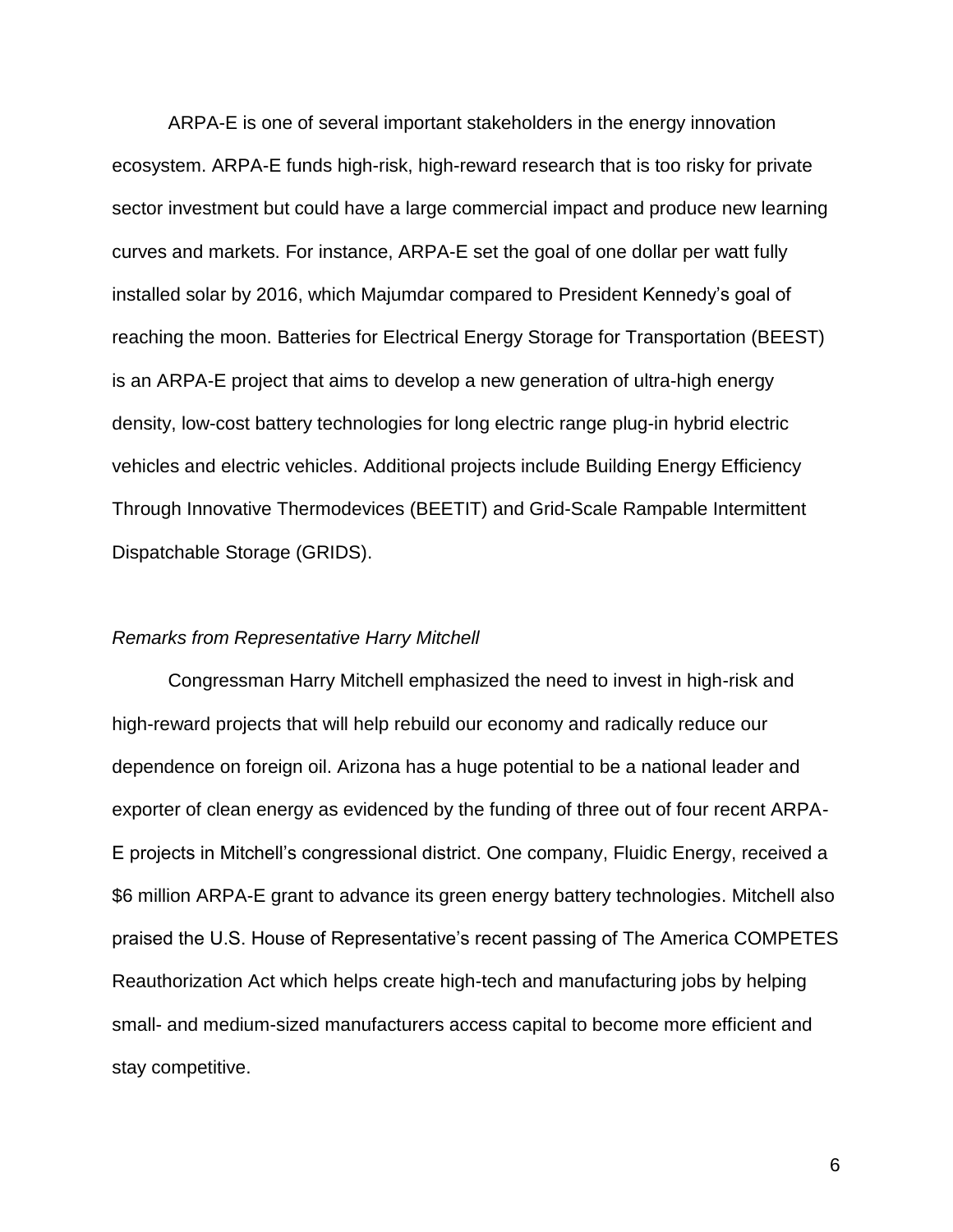### *Corporate Partnering to Bring Energy Innovation to Scale*

Lesa Mitchell of the Kauffman Foundation moderated a panel with Gary Dirks, ASU LightWorks; Russ Frew, Lockheed Martin; James Mulroy, Raytheon Missile Systems; and, Brook Porter, Kleiner Perkins Caufield & Byers. With an audience composed of mostly small business owners in the alternative energy market, the panelists directed their remarks to alternative business models that can help smaller firms attain immediate capital. Two major suggestions for small business owners emerged from the discussion. First, decrease reliance on intellectual property as a source of funding and contextualize new products for investors. Just as Rick Shangraw suggested universities realign their technology transfer offices to sell developed business concepts rather than individualized intellectual property, Gary Dirks urged small businesses to package and market complete business models by acknowledging and embracing the financial and manufacturing processes required by a company's newest technology. Comprehensive models are more appealing to corporate investors looking to take products to scale. Second, network with corporations, the military, and a variety of venture capitalists and understand the strengths and weaknesses of their respective scales of investment. A diversified network will enhance a small business's visibility with potential corporate sponsors. Even as the network grows, it is essential to tailor messaging to each potential investor's needs, interests and ultimately, profit margin.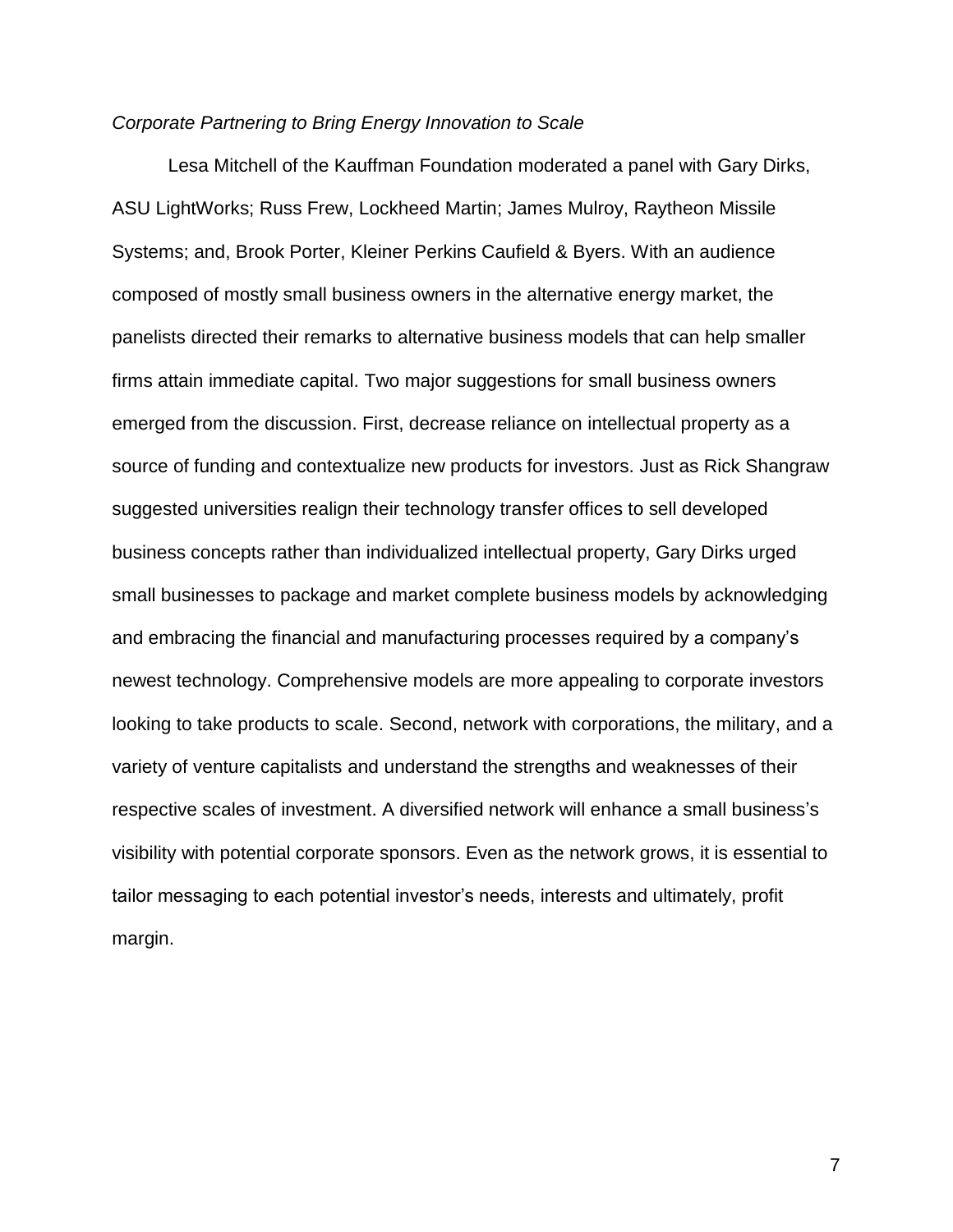### *Investing in Energy Innovation*

Paul Kedrosky of the Kauffman Foundation moderated this panel with Jim Croce, Nevada Institute for Renewable Energy Commercialization; Joel Kurtzman, Milken Institute; Sean Greene, Small Business Administration; and, Tom Cain, SAIL Venture Partners. The panel focused on what is essential to spur investment and innovation in the energy sector. Panelists held different viewpoints on the likelihood of investments occurring. Joel Kurtzman stated no shortage of capital exists for clean technology, with over a trillion dollars in excess reserves in banking and money markets. However, Tom Cain pointed out that clean technology requires a four to one dollar reserve, compared with other sectors that only need a one to one match. Moreover, structural market shortcomings create two major Valleys of Death (capital shortfalls) in the 1) initial stages of a technology's development, and 2) the more advanced stages when proving commercial scalability and viability.

Establishing clear energy policies will stimulate funding because regulation uncertainties stall investment. As Jim Croce indicated, the market is inefficient: fifty states with fifty different markets exist. This is unlike the pharmaceutical market where radical innovation is the lifeblood of industry and new discoveries can provide nationwide profits. Croce suggested that the private sector needs incentives, and it is the Federal government's role to provide them through policy and regulation reform and increases to federal research and development funding. Kurtzman suggested previous large-scale federal investments in projects such as the interstate highway system could serve as models for a project to modernize the power grid.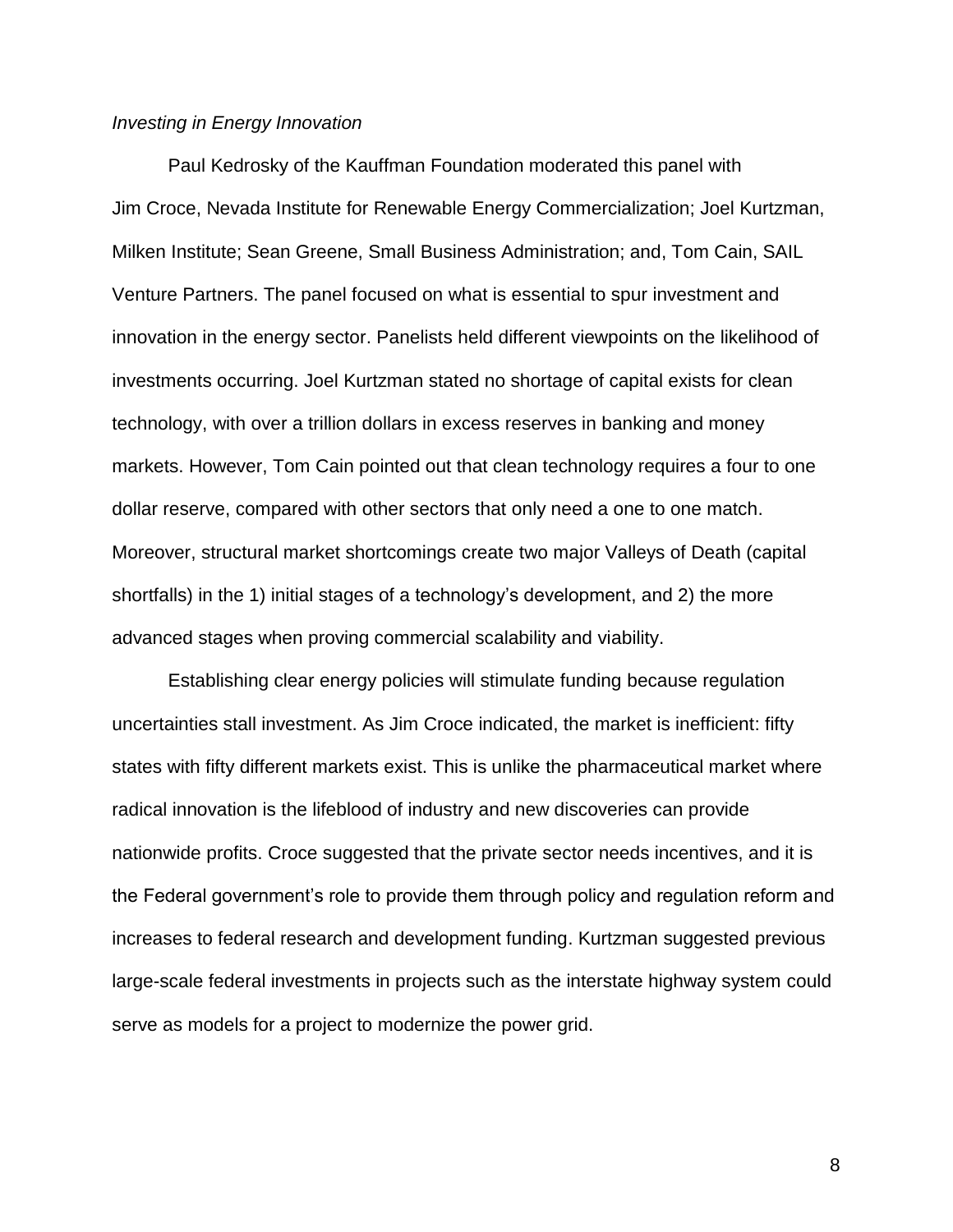### *Developing State Policies for Energy Innovation*

Mark Muro, Brookings Mountain West and Brookings Institution, moderated this session with Thomas Bowles, New Mexico Governor's Office; Kris Mayes, Arizona Corporation Commission; Rick Naimark, City of Phoenix; and, Tom Plant, Colorado Governor's Energy Office. Tom Bowles's opening remarks outlined three common themes that describe the role of the states to encourage energy research, development, deployment, and adoption: 1) education, 2) investment, and 3) coordination of multiple stakeholders. In addition to the promotion of STEM (science, technology, engineering, mathematics) education, states have a responsibility to educate the general citizenry about why clean energy is important to the future of the state (job creation, enhancing general well-being). States can help change consumer behavior by educating the public about energy efficiency strategies such as how to purchase solar panels and utilize smart thermostats. States also need to leverage federal investments by committing state resources through tax incentive programs, innovation funds, and land provisions for the development of projects such as transmission lines. According to Kris Mayes, states need to be deliberate about tax incentives because of the possibility of oversubscription by consumers. When discussing how to systematically coordinate efforts, Mayes also emphasized the importance of helping utilities prepare for "cascading natural deregulation," the exiting process that will occur when Americans realize they can leave their utility because of enhanced storage options. To prevent this exodus, utilities must re-assess their traditional role as service providers and become customer satisfiers; they can no longer base operational decisions on the supply side, but must also address demand.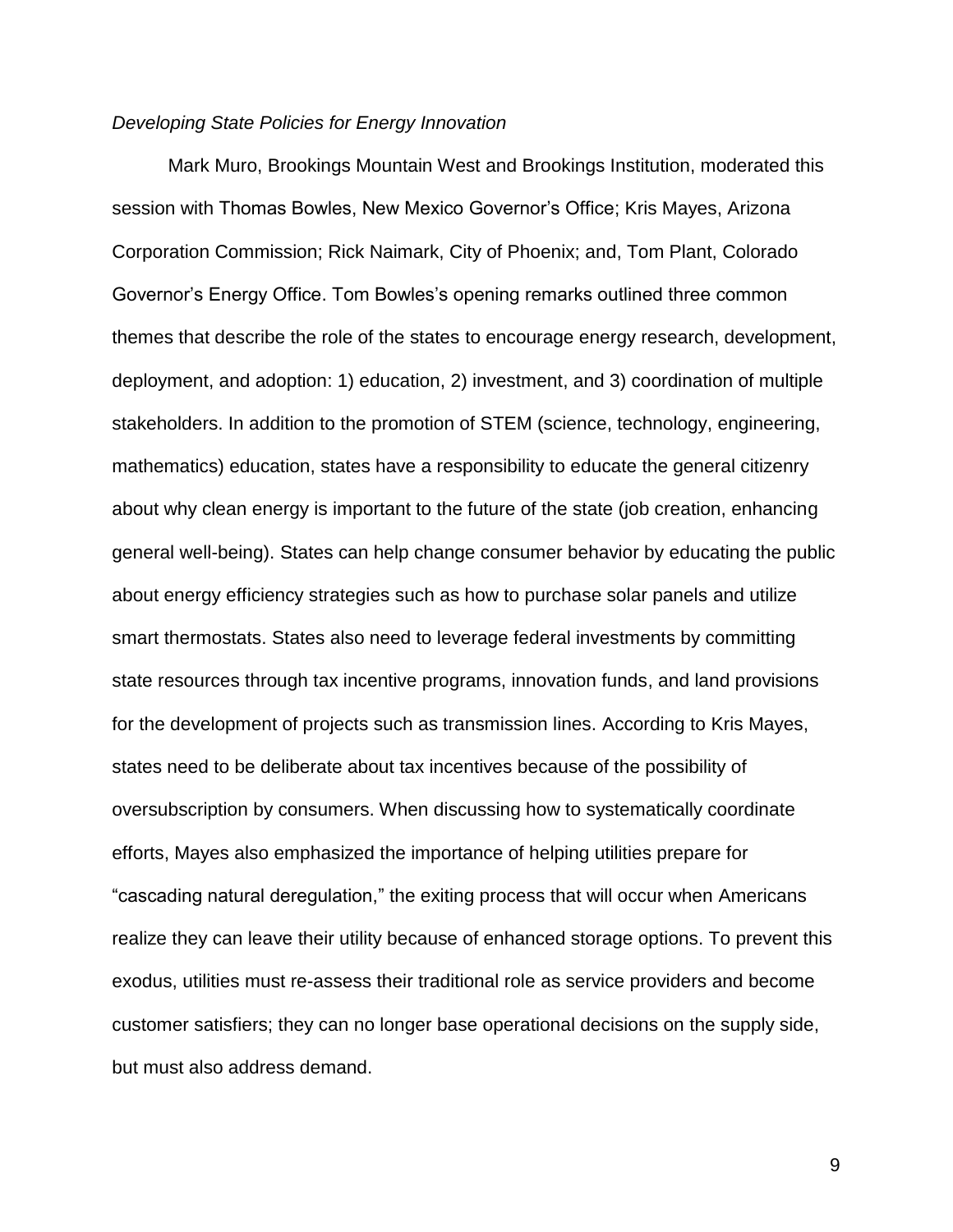### *Innovation Panel*

Nick Donofrio of the Kauffman Foundation moderated this panel with Tom Baruch, CMEA Capital; Michael Crow, ASU; Ginger Lew, National Economic Council; and, Arun Majumdar, ARPA-E. Nick Donofrio defined innovation as the ability to see, create, and capture value where others cannot. Innovators need to understand their sector, yet be willing to look at their industry from a new perspective. Donofrio asked the panelists to comment on the relationship between innovation and speed.

According to Tom Baruch, in the venture capital arena there is a direct relationship between speed and innovation because investors are driven by the mathematics of compound interest. Other key components to an innovation ecosystem include an environment ripe for discovery and entrepreneurship and the capacity to understand customers' needs. Michael Crow used ASU as an example of an institution that embraces the importance of speed in the alignment of research teams, the transfer of the discovery of knowledge from the lab to market, and the evolution of the institution itself in response to the changing needs of society. Institutional innovation is needed to break down traditional structures and design what is needed for today. Arun Majumdar stressed although historically major changes have taken four to five decades to occur, we cannot wait this long. The next twenty years must be the most innovative time in U.S. history, or we will fall behind.

However, innovation is not always easy. Ginger Lew spoke of the glacial speed at which change occurs due to resistance to innovation and change. In addition, low literacy levels and the mismatch between labor skills and needs beg the question: Is the workforce ready to take on the jobs that we are creating? In response to a question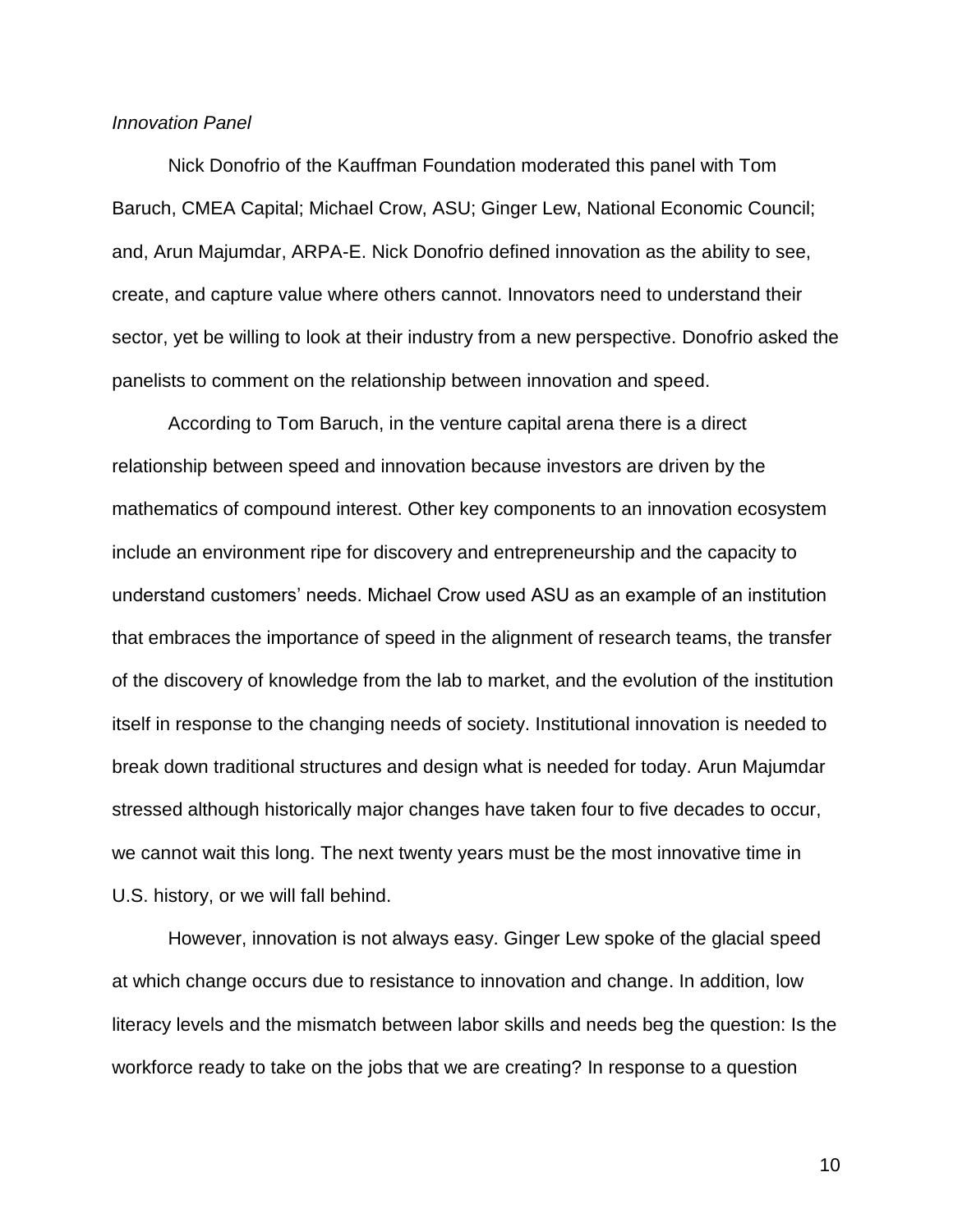about the Federal government's future involvement, Lew responded that the government can create an environment ripe for job creation and innovation and provide the seed capital, but companies create new companies and create jobs. The Federal government creates enabling environments through regional projects such as energy innovation clusters and also through large-scale policy reform. However, policy reform is difficult because environmental debates are highly politicized and are often limited by policymakers' short-term analyses.

#### *Building Research and Technology Leadership in the Southwest – Solar Energy Panel*

ARPA-E's David Danielson moderated this panel with Roger Angel of REhnu, LLC and the University of Arizona; Bud Annan, Science Foundation Arizona; Joe Armstrong, Ascent Solar; and, Christiana Honsberg, ASU. The panel introduced regional innovators employing world-class research and development, and technologies to improve solar energy. Speakers explained their groundbreaking projects while highlighting regional opportunities in the Southwest.

Regional support can maximize the potential of solar energy. Twenty years ago, most people knew about cell phones, but did not own one; Honsberg envisions photovoltaics following a similar path to ubiquity. Scientists, stated Honsberg, are just beginning to tap the potential of photovoltaics, and the technology could be transformational to the energy sector. Roger Angel noted the one dollar per watt goal as a driver of research and development and innovation. To bring new technologies to scale, establishing diverse regional partnerships (including academia, research labs, government, and industry) is vital. Although regulators typically operate in a local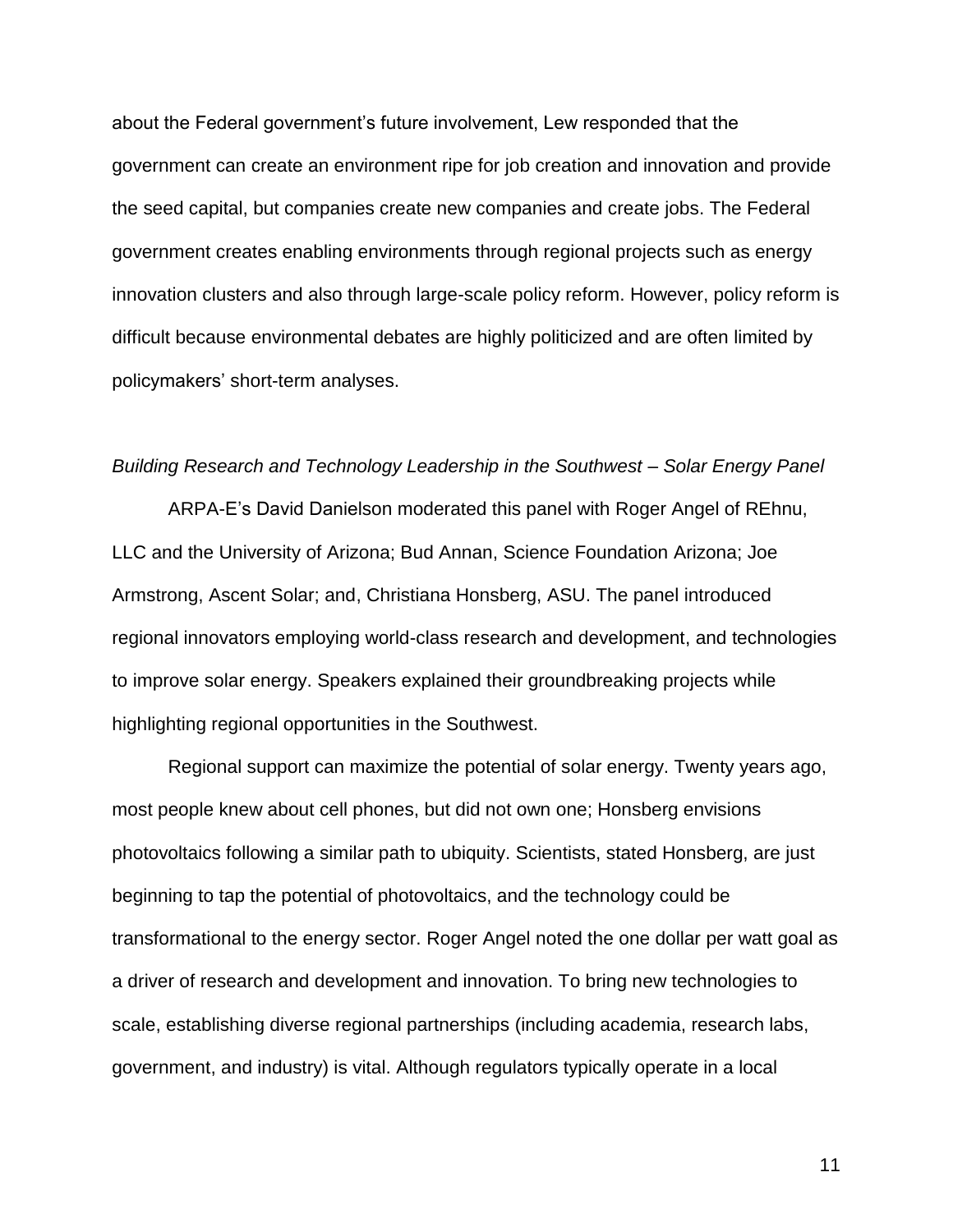context, regional or national regulations could push the Southwest forward as a solar hub and exporter of energy.

# *Building Research and Technology Leadership in the Southwest – Energy Storage Panel*

Moderator Mark Johnson of ARPA-E spotlighted the efforts of regional innovators Cody Friesen, Fluidic Energy and ASU Ira A. Fulton Schools of Engineering; and John Affinito, Sion Power. In addition, John Boyes, Sandia National Laboratories, shared his insights on the future of the energy storage panel market with technologies projected to cut across thermal, mechanical, and biological disciplines in a manner not seen today.

Cody Friesen presented some of his company's inventions and emphasized the positive environmental impact of his products that do not combine the storage of oxidant and reduction agents in a single battery cell. Oxidizing naturally from the atmosphere in these batteries significantly reduces production-based environmental degradation. Moreover, manufacturing batteries in this way reduces the risks associated with highly combustible reactions and higher energy density levels. Friesen also emphasized how his company successfully bridges the cultural gaps between manufacturing and sustainability sectors. John Affinito informed the audience of the diversity of his company's investment portfolio, ranging from Unmanned Air Vehicle batteries, to military portable power, stationary power and ultimately, electric vehicles.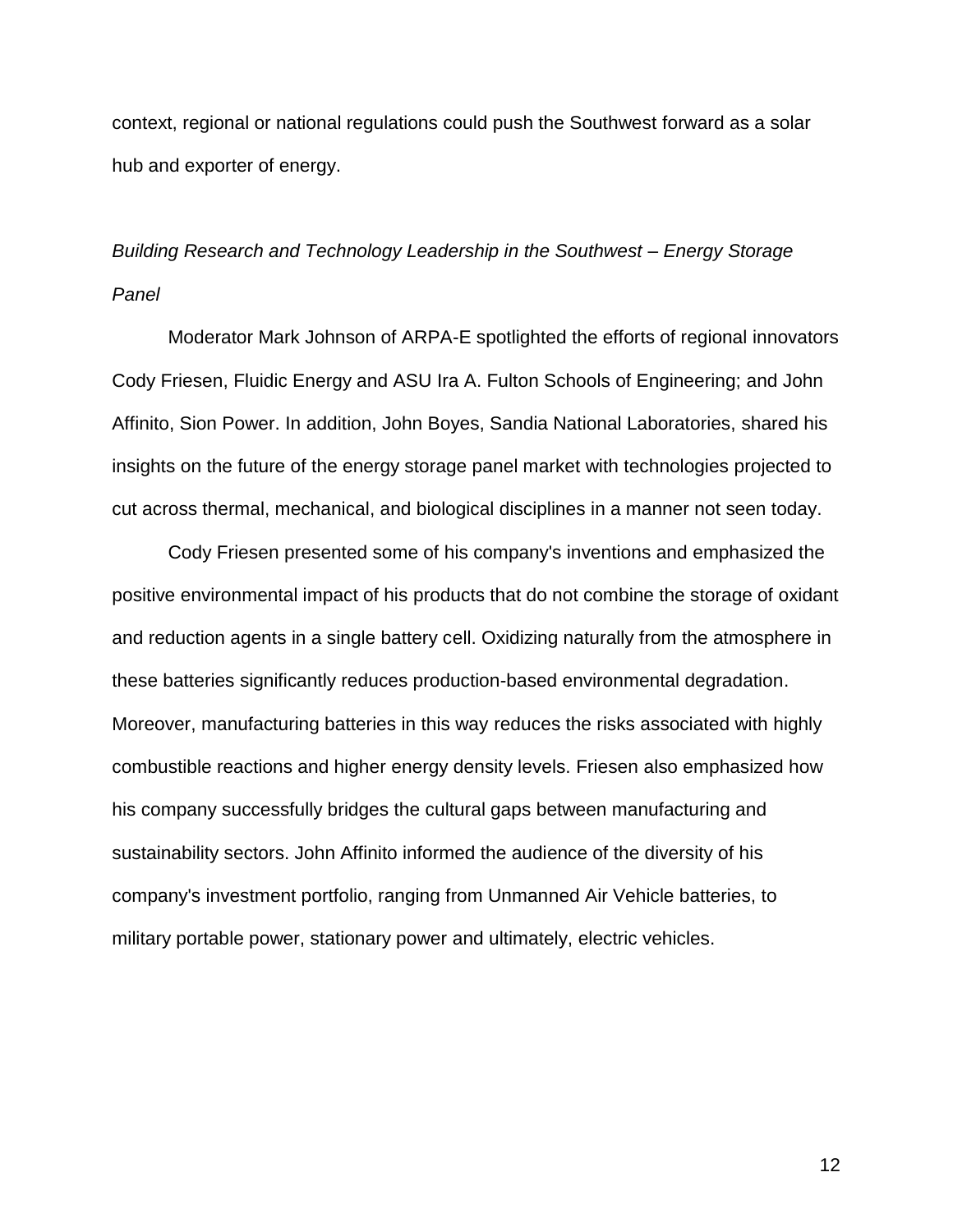*Building Research and Technology Leadership in the Southwest – Advanced Fuels Panel*

Eric Toone, ARPA-E, moderated this panel with Devens Gust, ASU Center for Bio-Inspired Solar Fuel Production; Mike Lynch, OPX Biotechnologies, Inc.; and, Wim Vermaas, ASU School of Life Sciences. This session highlighted three regional innovators who are developing alternatives to traditional petroleum-based resources. Devens Gust discussed how his research team exploits the physics and chemistry underlying photosynthesis to synthesize organic molecules that absorb sunlight and use the resulting energy to carry out basic processes such as energy transfer. The goal is to design new chemical systems for solar energy harvesting. Gust's processes have several advantages: relatively cheap components, efficiency, no requirement for arable land, no water usage (except as electron and proton source), no greenhouse gas emissions, essentially inexhaustible, and large capacity. Mike Lynch described how OPX Biotechnologies, Inc. developed a novel engineered microorganism that directly produces a biodiesel-equivalent electrofuel from  $H_2$  and  $CO_2$ . The EDGE™ (Efficiency Directed Genome Engineering) technology aims to commercially produce acrylic acid at or below the cost of petroleum-based acrylic acid. Moving forward, Lynch is looking for technology, feedstock, downstream market, and commercialization partners.

Finally, Wim Vermaas outlined his laboratory's approach to increasing the efficiency of photosynthetic microbes. The Vermaas team is developing strains of a cyanobacterium that can become a biocatalyst and produce and secrete feedstocks for harvest being consumed, much like a cow giving milk. The main hurdle this research group must overcome is achieving profitability with this approach.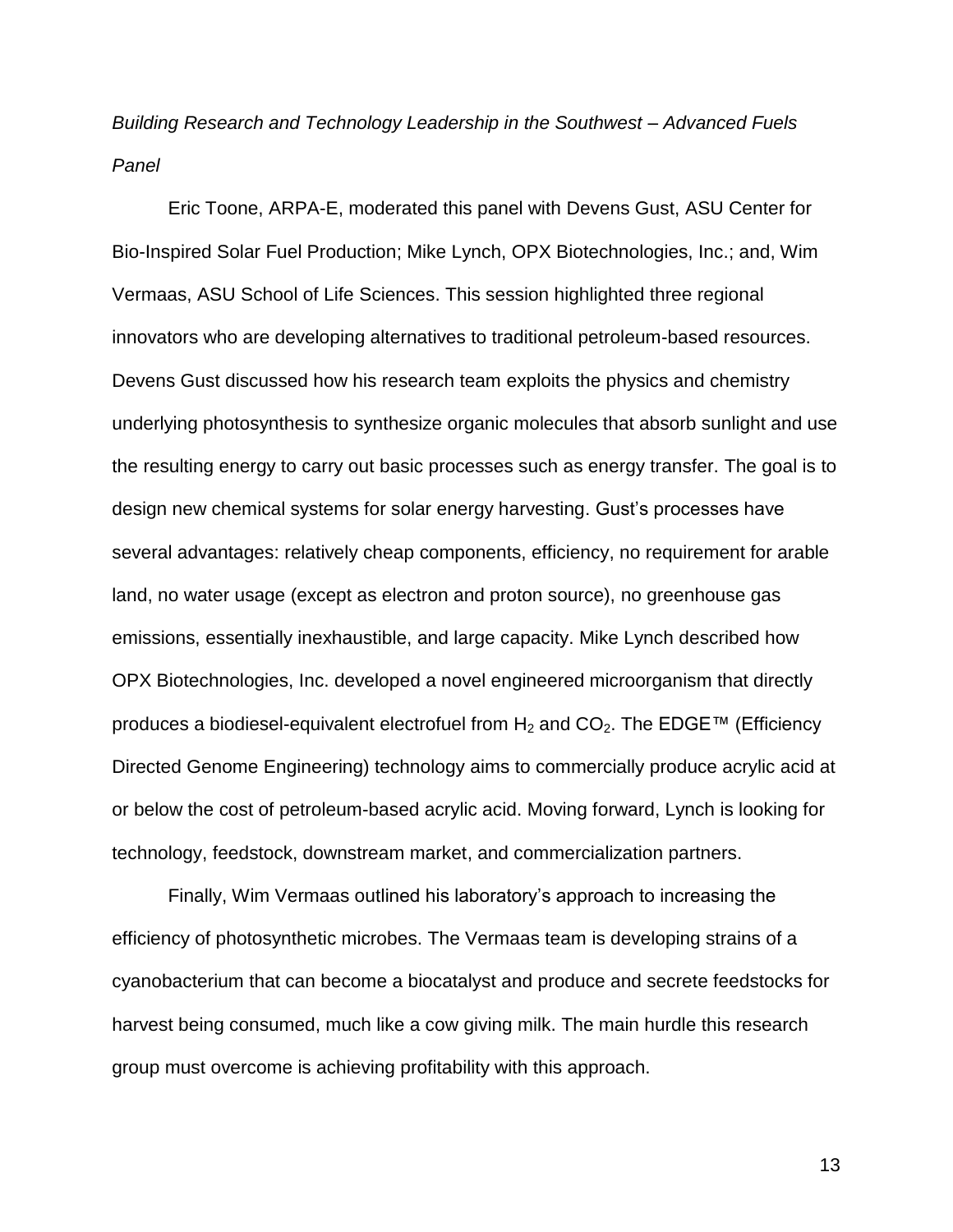# *Building Industrial Leadership in the Southwest: Manufacturing and Deploying Technologies at Scale – Solar Energy Panel*

David Danielson, ARPA-E, moderated this panel with Nolan Browne, Fraunhofer Center for Sustainable Energy Systems; Sean Gallagher, Tessera Solar; and, Richard Hayslip, Salt River Project. Richard Hayslip began by discussing how the Southwest can emerge as a solar energy leader by developing products that cater to a diversity of customers, including schools and nonprofit organizations, despite financial/budget and infrastructure limitations such as roof structures. One way to accomplish this is through solar panel "community gardens" that capture energy on the ground rather than on roofs. The Salt River Project aims to initially roll out this model to a limited category of customers. In addition to catering to customer needs, Hayslip identified transmission lines that cross state lines as an indicator for jointly shared projects with utilities in California and Utah.

Sean Gallagher described the SunCatcher, a parabolic mirror dish developed by Tessera Solar, as a prime example of how the Southwest is on track to emerge as a test bed for new solar technologies. Gallagher also highlighted the importance of working with local suppliers. According to Nolan Browne, the Southwest has an opportunity to be an epicenter for solar because it has all of the prerequisites: inexpensive land, high insulation, relatively large population centers, and forward thinking policymakers. However, the region still needs: coordinated research and development spending, streamlined policies to allow for rapid deployment, reliability and transparency to facilitate financing and adoption, and balanced regional environmental regulation.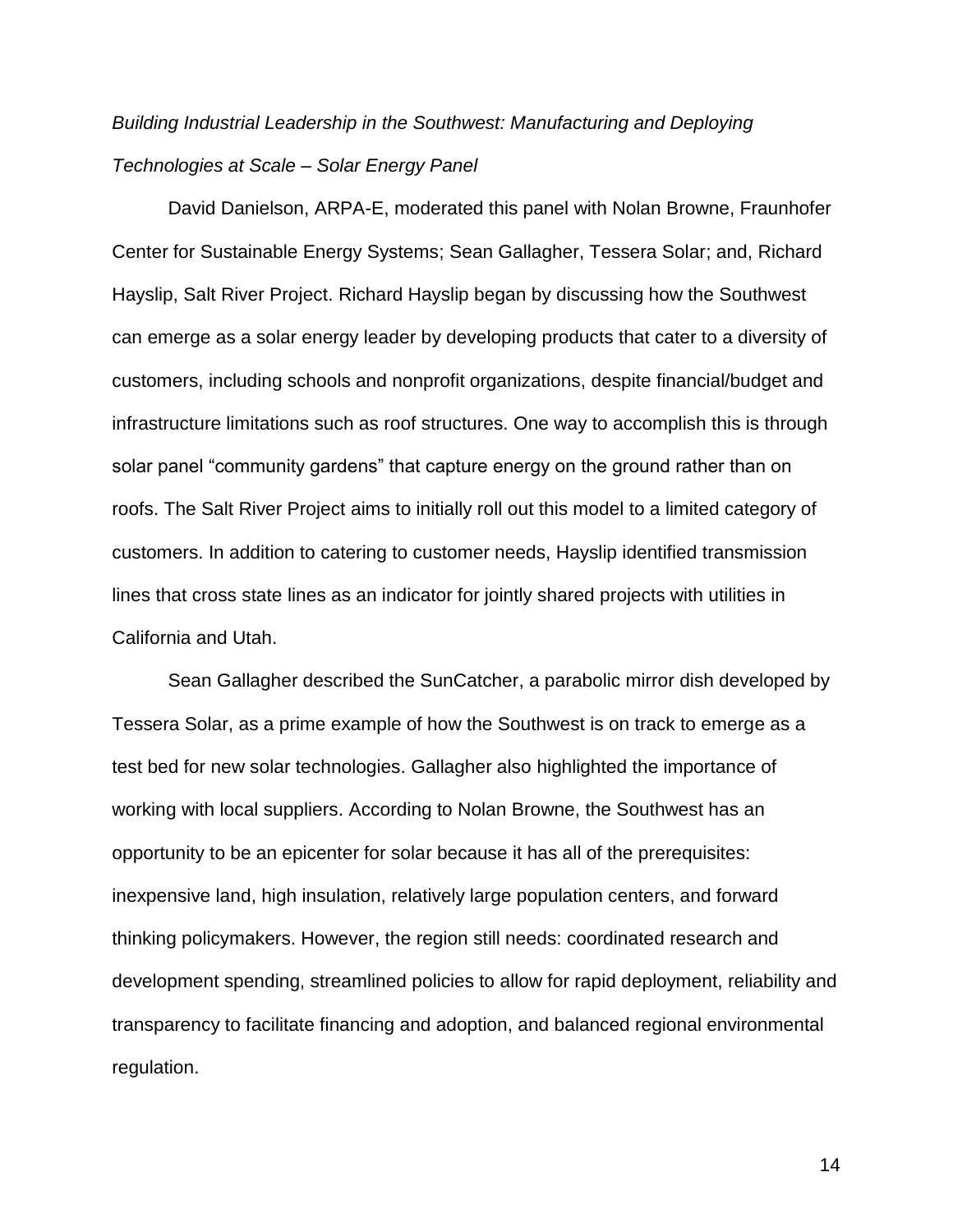# *Building Industrial Leadership in the Southwest: Manufacturing and Deploying Technologies at Scale – Energy Storage Panel*

Mark Johnson of ARPA-E moderated this panel with Massoud Amin, University of Minnesota; Grover Coors, Ceramatec; and, Konrad Jarausch, Passport Capital. Many barriers prevent the development and implementation of energy storage, including economic risks, financial uncertainties, regulations issues, and policy shortcomings. Nevertheless, smart energy storage is key to the energy sector's future.

The lack of a national energy policy creates problems for energy storage. Massoud Amin indicated deficiencies in a national energy vision cause the vulcanization of the industry. Establishing directives and incentives is vital. Grover Coors spoke to the importance of engineering low cost, efficient batteries. Yet, he also mentioned the United States is months away from losing ground in the global battery sector. Konrad Jarausch lamented misaligned incentives and that regulations need modifications. The government should amend these problems, he said. The United States is ripe with innovation, but individuals face challenges scaling their ideas and products. Amin suggested entrepreneurs gain end-to-end support to ensure quality innovations reach the marketplace. Mark Johnson noted states like Oregon are motivated to find energy storage solutions at the local level to provide energy for neighbors with high energy usage, like California. Johnson questioned how to align policy incentives and indicated that the state that determines how to handle their public utilities will garner success.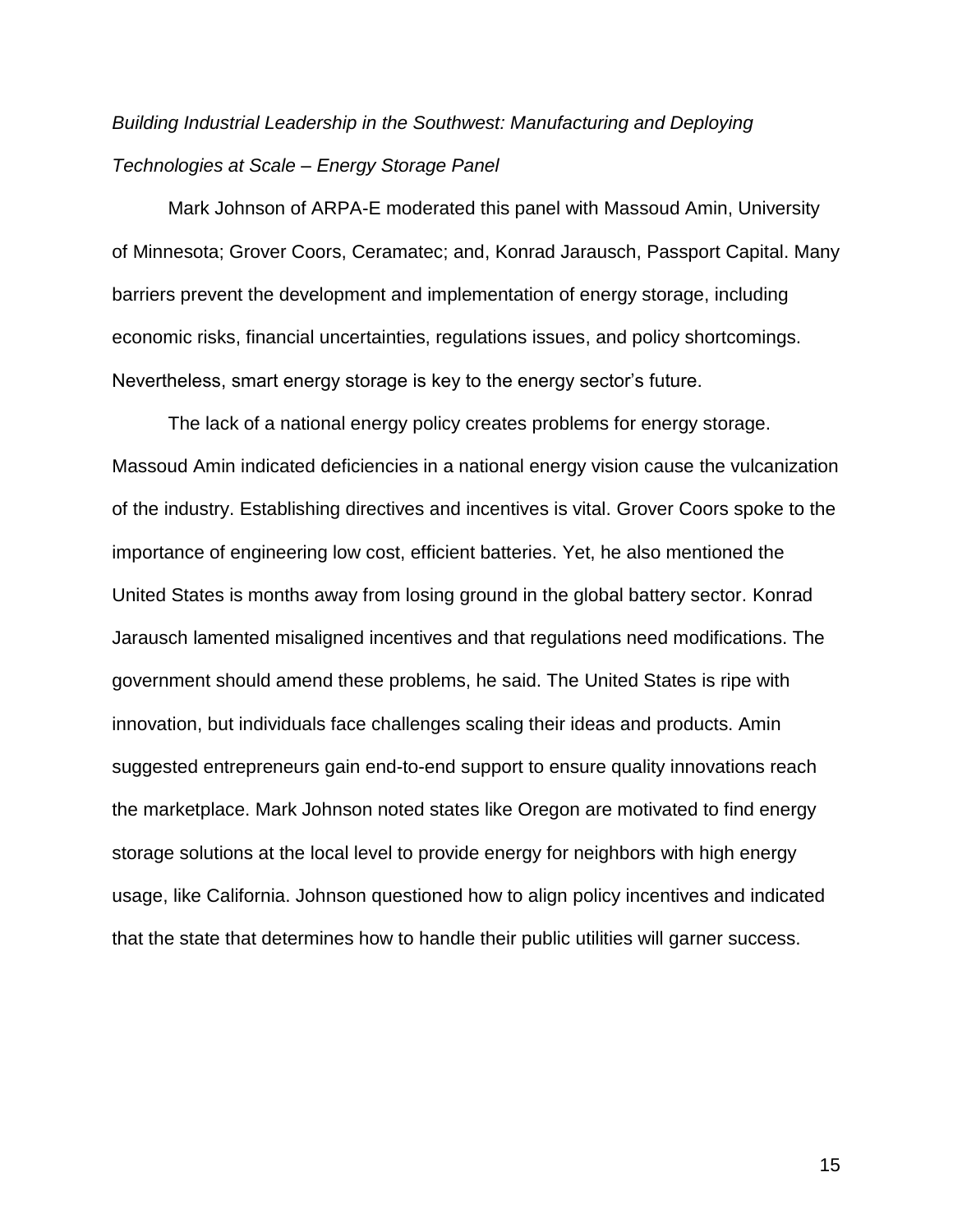# *Building Industrial Leadership in the Southwest: Manufacturing and Deploying Technologies at Scale – Advanced Fuels Panel*

Eric Toone moderated this session with Tom Hicks, U.S. Navy; John Steedman, BP Alternative Energy; and, Dave Thompson, Diversified Energy. Eric Toone set the stage for the discussion about challenges and opportunities for scaling advanced fuel production when he said that "liquid fuels are here, and they will be here for a very long time." However, he also cautioned that massive oil subsidies of \$300 billion per year are massive policy barriers to the development of greener alternatives.

Tom Hicks identified opportunities for scaling advanced fuel production by leveraging the military as a core customer base. The Federal government is responsible for 2 percent of energy consumption in the United States, and the U.S. Navy controls 93 percent of that. Changing the military's energy consumption could change the demand of the market and is in line with the military's security mission to reduce our dependence on foreign oil.

### *Energy Innovation: From Concept to Market*

Michael Crow, ASU, moderated the closing panel with Nick Donofrio, Kauffman Foundation; Paul Kedrosky, Kauffman Foundation; Ginger Lew, National Economic Council; and, Arun Majumdar, ARPA-E. Michael Crow began by asking the panel why bringing energy innovations from concept to market is so difficult in the United States. Paul Kedrosky asserted that we are limited by our current infrastructure. We have the most extensive and established environment in the world and it is holding us back. Arun Majumdar recognized our infrastructure inertia also may have some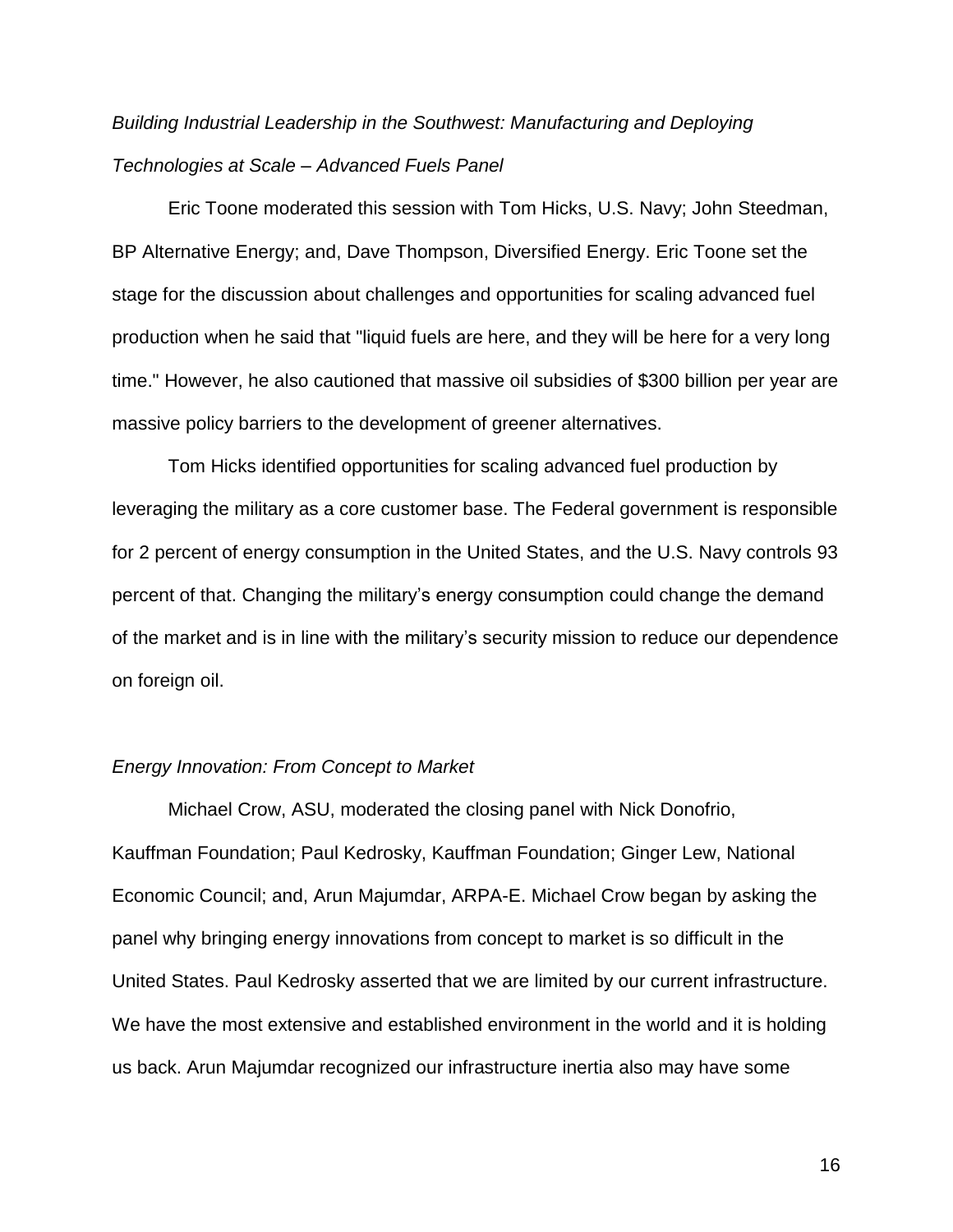positive consequences when compared with China, a nation that is moving significantly faster than the United States. China is not investing in carbon capture, and since our infrastructure is old, we will need to put in new plants that will help us ultimately enter the clean energy market faster. According to Ginger Lew, our democratic form of government slows down the pathway to commercialization by encouraging tremendous participation and consequently, tremendous diversity of opinions. Nick Donofrio agreed that consensus building is different, but added that change will not occur until the public is uncomfortable with the status quo and sees a reason to change. At the end of the session, panelists offered suggestions about how to address these challenges. Many of these suggestions are listed below.

### **Conclusion and Recommendations**

Participants at the Southwest Energy Innovation Forum offered a variety of recommendations, listed below, to improve the nation's energy future:

### *Support human capital development*

- Support the retention of human capital in the STEM (science, technology, engineering, mathematics) fields in K-12 and higher education.
- Advance entrepreneurship education in partnership with STEM efforts (STEEM).

### *Democratize access to the power grid*

• Open interconnection to the public utility grid for researchers and graduate students.

### *Support small businesses' role in advanced manufacturing*

• Provide financing and support for advanced manufacturers in the United States.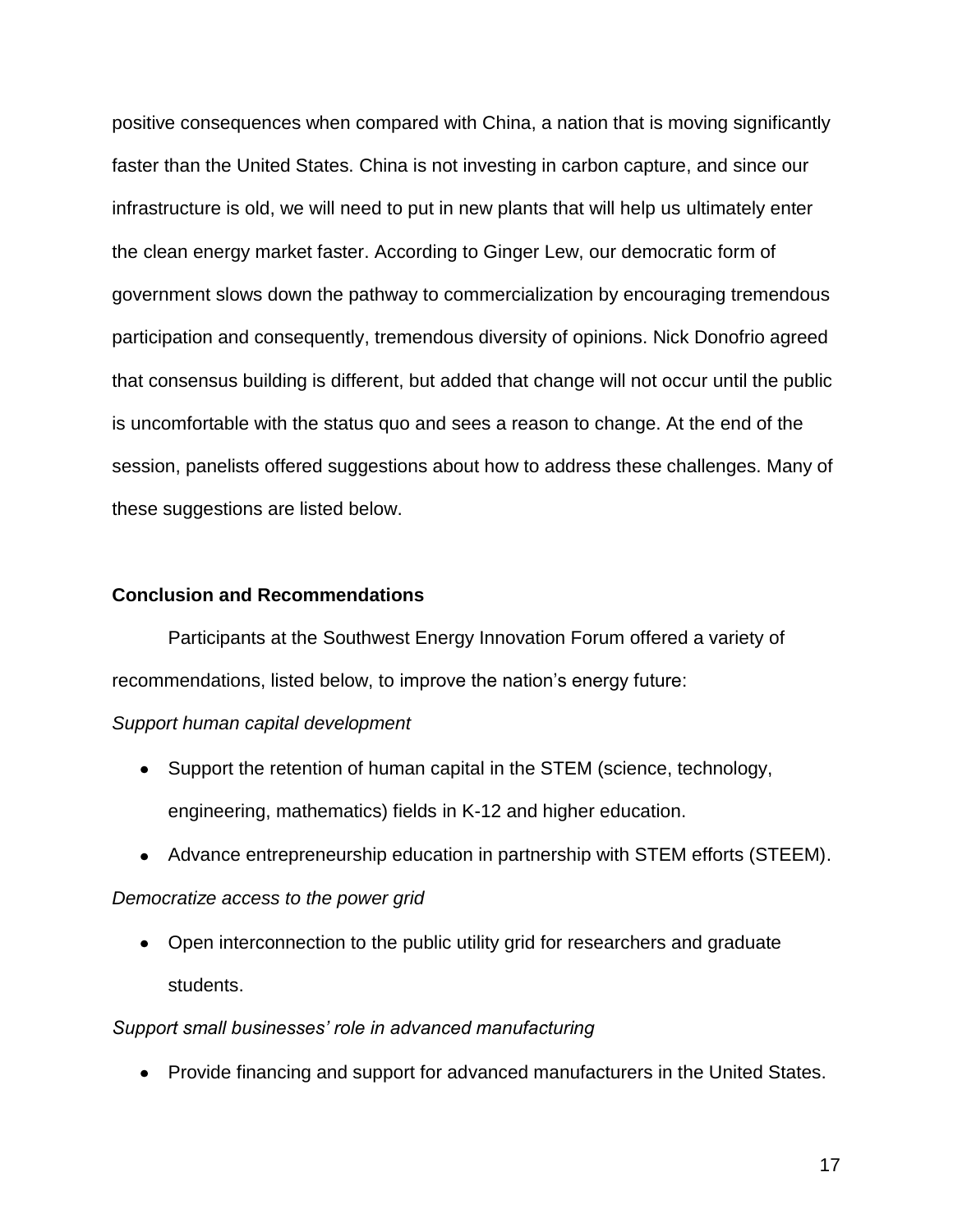### *Foster cross-sector collaboration*

• Enhance the navigability of the energy innovation network.

*Educate the public about energy usage and strategies to promote energy efficiency* 

• Understand the customer base when marketing the advantages of reducing energy usage.

### *Collaborate across government*

Leverage limited Federal resources by identifying three or four national priorities for multiple agencies to tackle together.

### **Next Steps**

The Kauffman Foundation established an Energy Innovation Network that aims to accelerate energy innovation by connecting the dots between technology, entrepreneurship, finance, and policy, making the pathway for entrepreneurs more transparent. The network provides an opportunity for members to continue the conversation sparked at the Southwest Energy Innovation Forum and suggest policy recommendations by visiting [http://www.energyinnovationnetwork.org/.](http://www.energyinnovationnetwork.org/)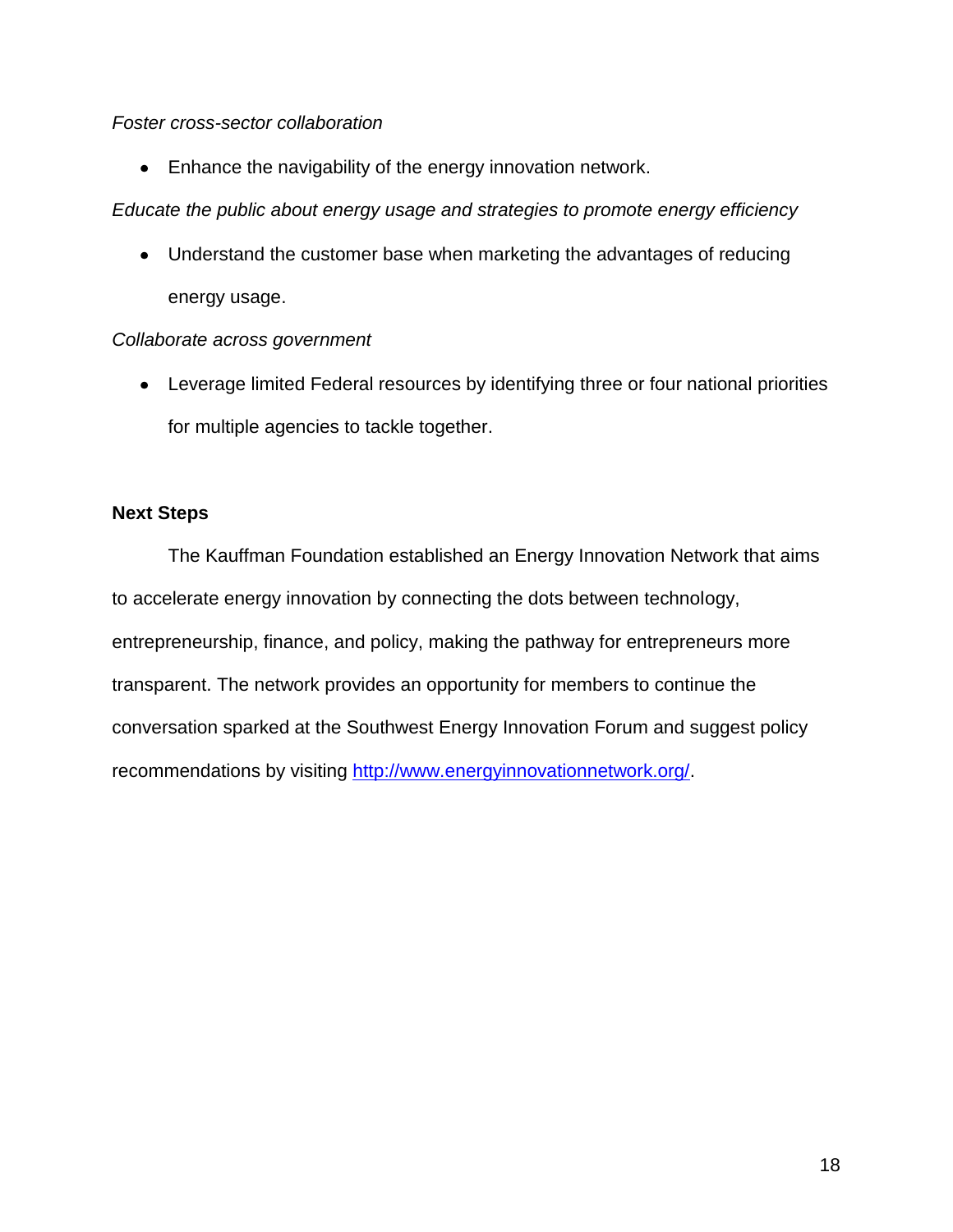### **Appendix: Attendee List**

246 participants convened at the Southwest Energy Innovation Forum at SkySong, the

ASU Scottsdale Innovation Center, in Arizona on October 18, 2010.

| <b>First Name</b> | Last Name       | Organization                                            |
|-------------------|-----------------|---------------------------------------------------------|
| <b>Mukund</b>     | Acharya         | Honeywell Aerospace                                     |
| John              | Affinito        | Sion Power                                              |
| <b>Becky</b>      | Allen           | <b>Arizona State University</b>                         |
| Charles           | Allen           | Arizona State University                                |
| Massoud           | Amin            | University of Minnesota                                 |
| Roger             | Angel           | REhnu, University of Arizona                            |
| <b>Bud</b>        | Annan           | Solar Technology Institute                              |
| Joe               | Armstrong       | <b>Ascent Solar</b>                                     |
| Christian         | Ayerh           | <b>Energy Derived</b>                                   |
| Larry             | <b>Baker</b>    | Sustainable Energy Solutions, LLC                       |
| John              | <b>Ballard</b>  | <b>Salt River Project</b>                               |
| Shannon           | Bard            | SN Tech, Inc.                                           |
| Tom               | <b>Baruch</b>   | <b>CMEA Capital</b>                                     |
| Terry             | <b>Bautch</b>   | Ernst & Young                                           |
| Andrew            | <b>Baxter</b>   | Sustainable Energy Solutions, LLC                       |
| Parker            | Bell            | Booz Allen Hamilton/ARPA-E                              |
| David             | <b>Berry</b>    | <b>Western Resource Advocates</b>                       |
| John              | Blakney         | Indo-American Chamber of Commerce                       |
| Karim             | <b>Boutros</b>  | <b>HRL</b> Laboratories                                 |
| Thomas            | <b>Bowles</b>   | New Mexico Governor's Office                            |
| John              | <b>Boyes</b>    | Sandia National Laboratories                            |
| Tom               | <b>Brokaw</b>   | HyProSys, LLC                                           |
| David             | <b>Brooks</b>   | Solar Technology Research Corporation                   |
| Nolan             | Browne          | Fraunhofer Center for Sustainable Energy Systems        |
| Jonathan          | <b>Burbaum</b>  | ARPA-E                                                  |
| Carrie            | <b>Burchard</b> | Sandia National Laboratories                            |
| Tom               | Cain            | <b>SAIL Venture Partners</b>                            |
| Giusy             | Cannone         | Kauffman Foundation                                     |
| Li Han            | Chan            | Nevada Institute for Renewable Energy Commercialization |
| Dhanesh           | Chandra         | University of Nevada, Reno                              |
| <b>Scott</b>      | Cheney          | <b>Diversified Energy Corporation</b>                   |
| Shu-Fen           | Chiang          | Lewis & Clark Law School                                |
| Manuel            | <b>Cisneros</b> | Somerton Solar R & D, LLC                               |
| Ken               | Clark           | Ken Clark Independent Consulting                        |
| Jeff              | Collier         | <b>Energy Derived</b>                                   |
| <b>Brendan</b>    | Cook            | EcoAid                                                  |
| Grover            | Coors           | Ceramatec, Inc.                                         |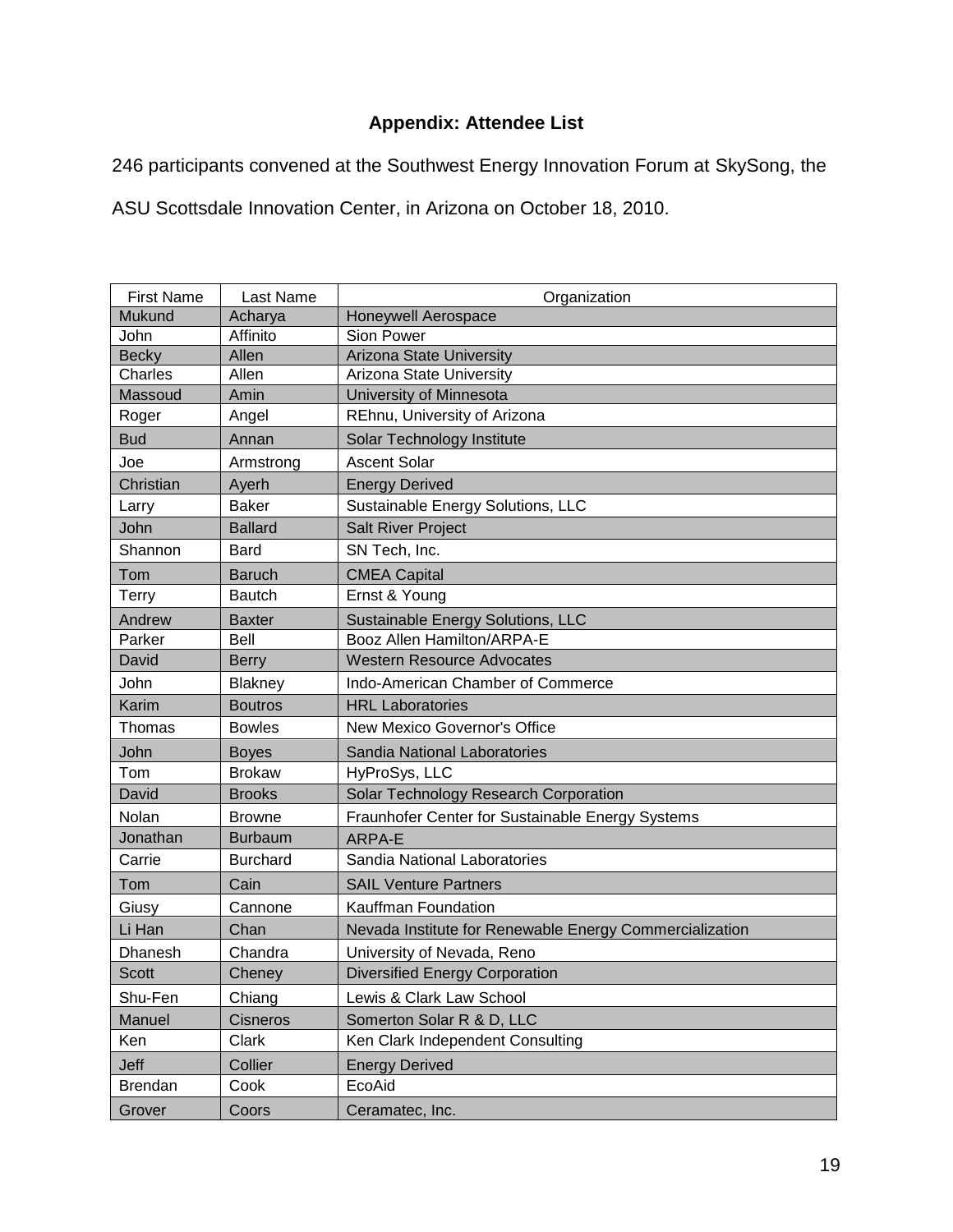| Edward            | Cortright           | <b>Hyriser Corporation</b>                                              |
|-------------------|---------------------|-------------------------------------------------------------------------|
| Jim               | Croce               | Nevada Institute for Renewable Energy Commercialization                 |
| Michael           | Crow                | Arizona State University                                                |
| Jim               | Crowell             | e~TECH                                                                  |
| Marc              | Cummings            | <b>Battelle/Pacific Northwest National Laboratory</b>                   |
| William           | <b>Dabars</b>       | Arizona State University                                                |
| David             | Danielson           | ARPA-E                                                                  |
| Aravind           | Dasu                | <b>Energy Dynamics Laboratory</b>                                       |
| <b>Rick</b>       | Davis               | PowerVerde, Inc.                                                        |
| Kimberly          | de los Santos       | <b>Arizona State University</b>                                         |
| Jorge             | de los Santos       | Predictive Technologies                                                 |
| Henk              | de Waard            | NanoVoltaix, Inc.                                                       |
| Andrew            | Dillon              | Varentec                                                                |
| Gary              | <b>Dirks</b>        | Arizona State University                                                |
| <b>Nick</b>       | Donofrio            | Kauffman Foundation                                                     |
| Darrel            | Downing             | <b>Downing Aviation Associates</b>                                      |
|                   |                     |                                                                         |
| Jim               | Egerton             | Magnolia Solar                                                          |
| Elango            | Elangovan           | Ceramatec, Inc.                                                         |
| James             | Elliott             | <b>General Atomics</b>                                                  |
| John<br>Patricia  | Englander<br>Erfman | Arizona Department of Environmental Quality                             |
|                   |                     | Corporate Resource and Enterprise Matrix                                |
| Anthony<br>Harold | Evans<br>Fajardo    | <b>Arizona State University</b><br><b>International Commercial Firm</b> |
| Shahin            | Farshchi            |                                                                         |
| David             | Follette            | Lux Capital<br>REhnu, LLC                                               |
|                   |                     |                                                                         |
| <b>Russell</b>    | Frew                | <b>Lockheed Martin</b>                                                  |
| Cody              | Friesen             | Arizona State University                                                |
| John              | Gage                | Neofocal                                                                |
| Sean              | Gallagher           | <b>Tessera Solar</b>                                                    |
| Alan              | Gertler             | <b>Desert Research Institute</b>                                        |
| Philip            | Goelet              | Acidophil, LLC                                                          |
| Greg              | Golden              | Arizona State University                                                |
| Herbert           | Goronkin            | Lux Capital                                                             |
| James             | Goulka              | Lone Mountain Associates LLC                                            |
| <b>Brian</b>      | Gray                | PowerVerde, Inc.                                                        |
| Sean              | Greene              | U.S. Small Business Administration                                      |
| Scott             | Grimshaw            | Colnatec                                                                |
| <b>Vic</b>        | Grosvenor           | <b>Spark Technologies</b><br>San Diego State University                 |
| Douglas<br>Kishor | Grotjahn<br>Gupta   | Georgia Institute of Technology                                         |
| Devens            | Gust                | Arizona State University                                                |
| Zach              | Hamilton            | Devil Wash                                                              |
| Todd              | Hardy               | Arizona State University                                                |
| Andrew            | Hargadon            | Kauffman Foundation                                                     |
| Joseph            | Hartvigsen          | Ceramatec, Inc.                                                         |
| Herb              | Hayden              | Southwest Solar Technology Inc.                                         |
|                   |                     |                                                                         |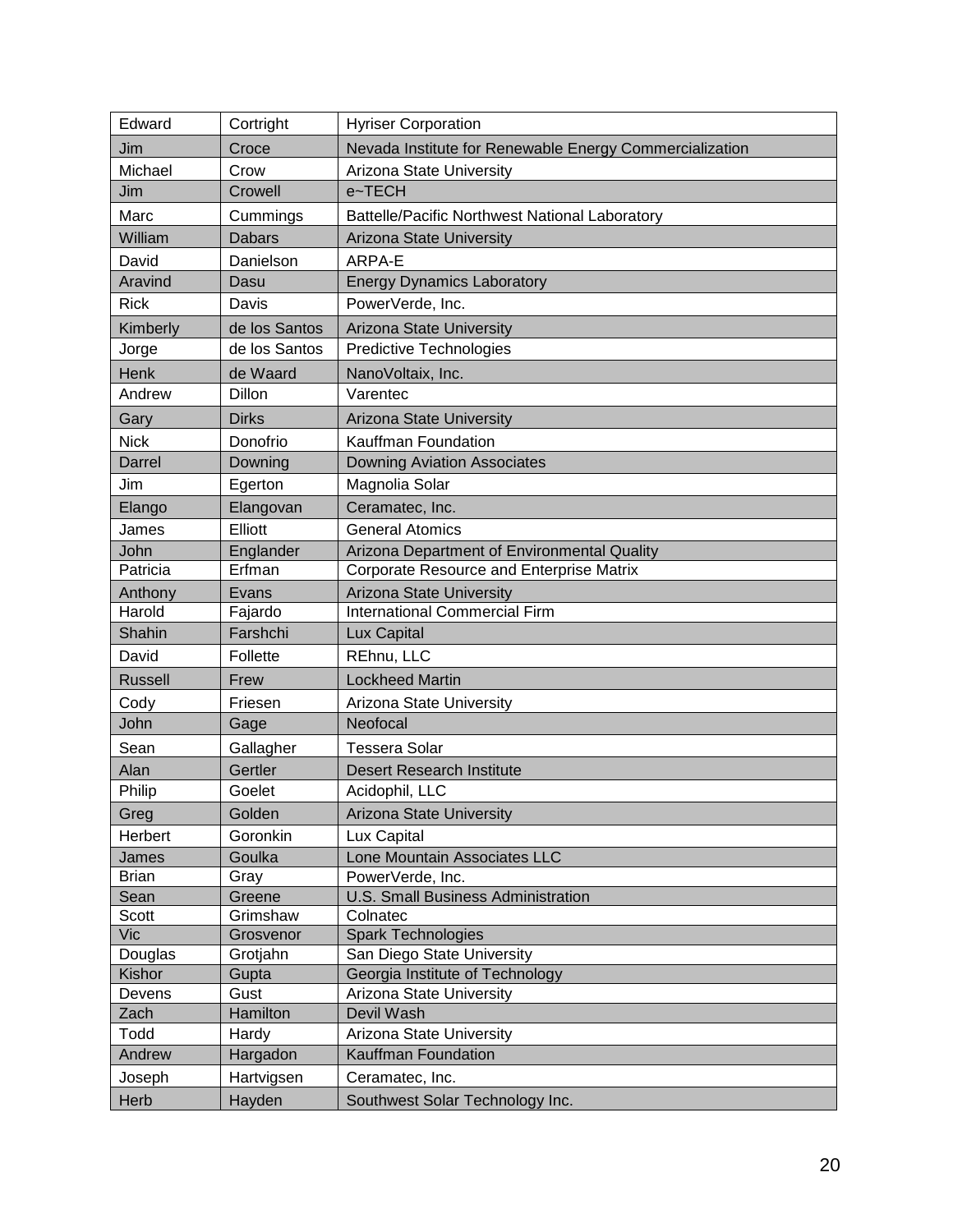| Chad           | Haynes         | Booz Allen Hamilton/ARPA-E            |
|----------------|----------------|---------------------------------------|
| <b>Richard</b> | Hayslip        | Salt River Project                    |
| Pete           | He             | The Dial Corporation, Henkel          |
| Oliver         | <b>Hemmers</b> | University of Nevada, Las Vegas       |
| Peter          | Henig          | <b>Greenhouse Capital Partners</b>    |
| <b>Mark</b>    | Henley         | Boeing Research and Technology        |
| Kelly          | Herbst         | <b>NAVITASMAX</b>                     |
| Chris          | <b>Herbst</b>  | <b>Eaton Corporation</b>              |
| Bo             | Hesselbaek     | <b>Vestas Americas</b>                |
| Tom            | <b>Hicks</b>   | U.S. Navy                             |
| Cassie         | Hilder         | Arcadia Biosciences                   |
| <b>Chris</b>   | Hoeger         | Sustainable Energy Solutions, LLC     |
| Leo            | Holland        | <b>General Atomics</b>                |
| Christiana     | Honsberg       | <b>Arizona State University</b>       |
| Qiang          | Hu             | Arizona State University              |
| John           | Hu             | Koch Industries Inc.                  |
| Robert         | <b>Hults</b>   | City of Scottsdale                    |
| Pamela         | <b>Hurtt</b>   | Kauffman Foundation                   |
| Raphael        | Hyde           | <b>Energy Derived</b>                 |
| Paul           | Israelsen      | <b>Energy Dynamics Laboratory</b>     |
| Monica         | Iverson        | Arizona State University              |
| Michael        | Jaap           | CarbonTech                            |
| Tim            | James          | Arizona State University              |
| Wendy          | Jameson        | Colnatec                              |
| Konrad         | Jarausch       | Passport Capital                      |
| Jim            | Jaskie         | <b>Quantum Dot Solar</b>              |
| Keith          | Johnson        | PowerVerde, Inc.                      |
| <b>Mark</b>    | Johnson        | ARPA-E                                |
| Debra          | Johnson        | Eco-Edge, LLC                         |
| Mukund         | Karanjikar     | <b>Technology Holding LLC</b>         |
| Marcia         | Karasek        | CHOW&Co                               |
| Paul           | Kedrosky       | Kauffman Foundation                   |
| Anna           | Keilty         | Arizona State University              |
| David          | Keogh          | <b>General Atomics</b>                |
| Kent           | Kernahan       | <b>Array Converter</b>                |
| Jason          | Keyes          | Keyes & Fox, LLP                      |
| Ryan           | Kleinau        | <b>Balfour Beatty Energy Services</b> |
| Andrew         | Kolikoff       | SynergySM                             |
| George         | Konrad         | PowerVerde, Inc.                      |
| Shane          | Kosinski       | ARPA-E                                |
| Dmitri         | Kossakovski    | Zt Plus                               |
| Joel           | Kurtzman       | Milken Institute                      |
| <b>Steve</b>   | Leathers       | Terraso, Inc.                         |
| John           | Lent           | Applied Thermal Systems Inc.          |
| Rachel         | Levinson       | Arizona State University              |
| Ginger         | Lew            | <b>National Economic Council</b>      |
| Yingfeng       | Li             | <b>Texas A&amp;M University</b>       |
| Jerry          | Lin            | Arizona State University              |
| Matthew        | Lipscomb       | OPX Biotechnologies, Inc.             |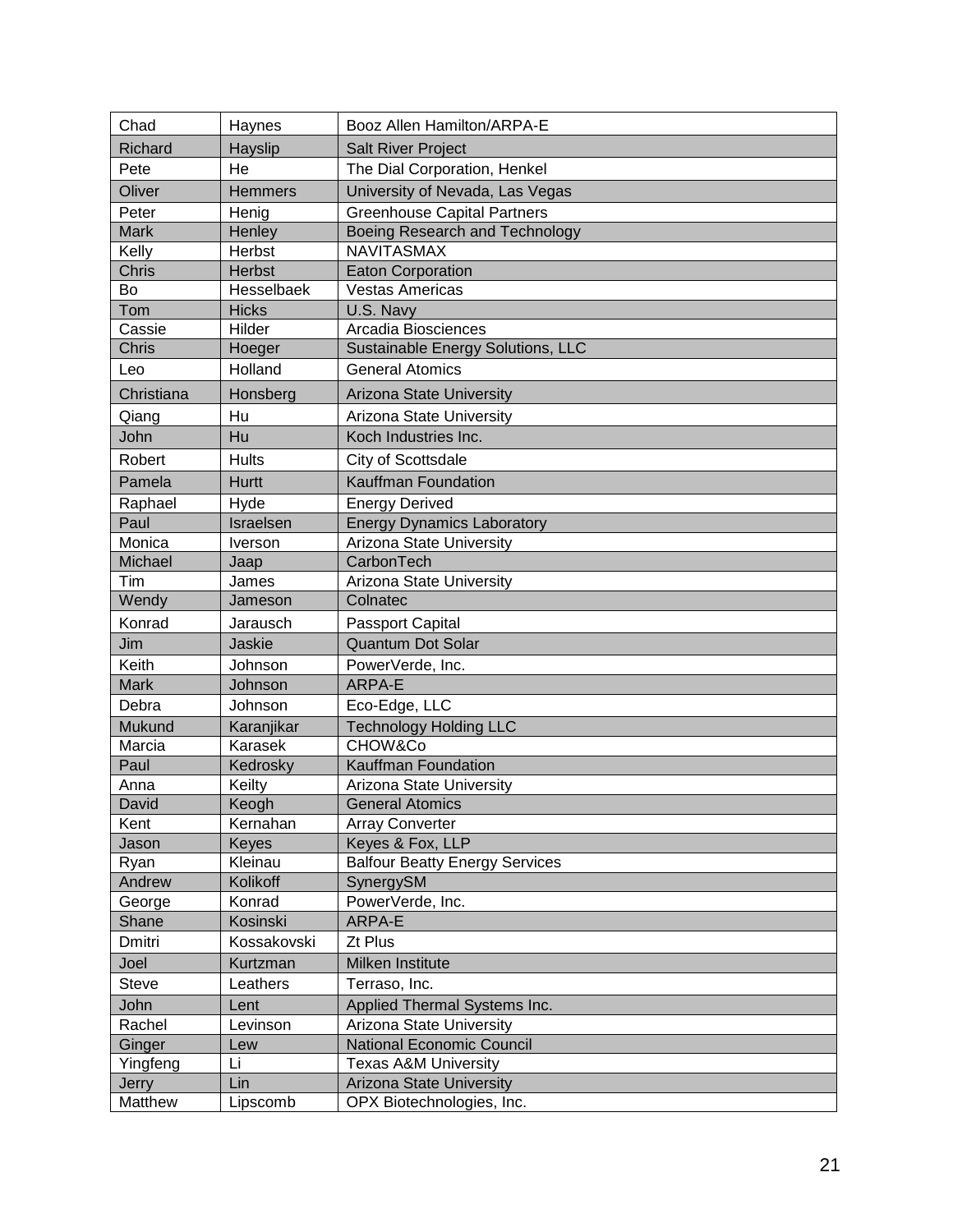| Pete              | Lomeli            | Central Arizona College                                                     |
|-------------------|-------------------|-----------------------------------------------------------------------------|
| Eric              | Lougher           | Southwest Solar Technologies                                                |
| Michael           | Lynch             | OPX Biotechnologies, Inc.                                                   |
| Arun              | Majumdar          | ARPA-E                                                                      |
| Joseph            | Manzo             | Mantere, LLC                                                                |
| Kris              | Mayes             | Arizona Corporation Commission                                              |
| Craig             | Mc Kenzie         | Pacific Air Conditioning Services                                           |
| Jeffrey           | McAulay           | Fraunhofer Center for Sustainable Energy Systems                            |
| Timothy           | McDonald          | Arizona Public Service                                                      |
| John              | McGowen           | Arizona State University                                                    |
| Erin              | <b>McKillop</b>   | Vestas Technology R&D Americas                                              |
| <b>Steve</b>      | McKnight          | PowerVerde, Inc.                                                            |
| <b>David</b>      | <b>Miller</b>     | Faradaic Enterprises, Inc.                                                  |
| Indu B            | Mishra            | Kanan Associates Inc.                                                       |
| Manoranjan        | <b>Misra</b>      | University of Nevada, Reno                                                  |
| Lesa              | Mitchell          | Kauffman Foundation                                                         |
| Harry             | <b>Mitchell</b>   | U.S. House of Representatives                                               |
| Mitzi             | Montoya           | Arizona State University                                                    |
| David             | Morgan            | <b>GreNu Energy Corporation</b>                                             |
| John              | Mott              | Los Alamos National Laboratory                                              |
| James             | Mulroy            | <b>Raytheon Missile Systems</b>                                             |
| Mark              | Muro              | <b>Brookings Institution</b>                                                |
| <b>Rick</b>       | <b>Naimark</b>    | <b>City of Phoenix</b>                                                      |
| Anthony           | <b>Nickens</b>    | Ceramatec, Inc.                                                             |
| David             | Nielsen           |                                                                             |
| Andrew            | Norman            | Arizona State University<br><b>Innovations &amp; Technology Development</b> |
|                   | <b>Nusser</b>     |                                                                             |
| Lee               | O'Brien           | PowerVerde, Inc.<br><b>Arizona State University</b>                         |
| Jim               |                   |                                                                             |
| Michael           | O'Reilly<br>Oakes | Girvan Institute of Technology                                              |
| Thomas W.         | Ochi              | Solar Hydrogen Energy Co.<br><b>Green Global LLC</b>                        |
| David<br>Miodrag  |                   | <b>Cabot Corporation</b>                                                    |
|                   | Oljaca<br>Ortiz   | Sustainable Resources Inc.                                                  |
| Joe               |                   |                                                                             |
| Felix             | Ortiz III         | Green University, Inc                                                       |
| Sethuraman        | Panchanathan      | Arizona State University                                                    |
| <b>Billy</b>      | Parish            | Solar Mosaic                                                                |
| Shefal<br>Patrick | Patel             | Massachusetts Institute of Technology Sloan School of Management            |
|                   | Phelan            | Arizona State University                                                    |
| Matthew           | Phillips          | <b>Flint Hills Resources</b>                                                |
| Thomas            | Piechota          | University of Nevada, Las Vegas                                             |
| Tom               | Plant             | Colorado Governor's Energy Office                                           |
| Ken               | Polasko           | Arizona Technology Enterprises                                              |
| Ken               | Pollock           | EcoAid                                                                      |
| <b>Brook</b>      | Porter            | Kleiner Perkins Caufield & Byers                                            |
| <b>Brian</b>      | Quinn             | <b>Stirling Energy Systems</b>                                              |
| Saqib             | Rahim             | ClimateWire                                                                 |
| Eric              | Ramberg           | Errcive, Inc.                                                               |
| <b>BJ</b>         | Raval             | <b>GIS Southwest</b>                                                        |
| Kevin             | Reinhart          | <b>Arizona State University</b>                                             |
| Michael           | Reppenhagen       | Arizona State University                                                    |
| Matt              | Ringer            | National Renewable Energy Lab                                               |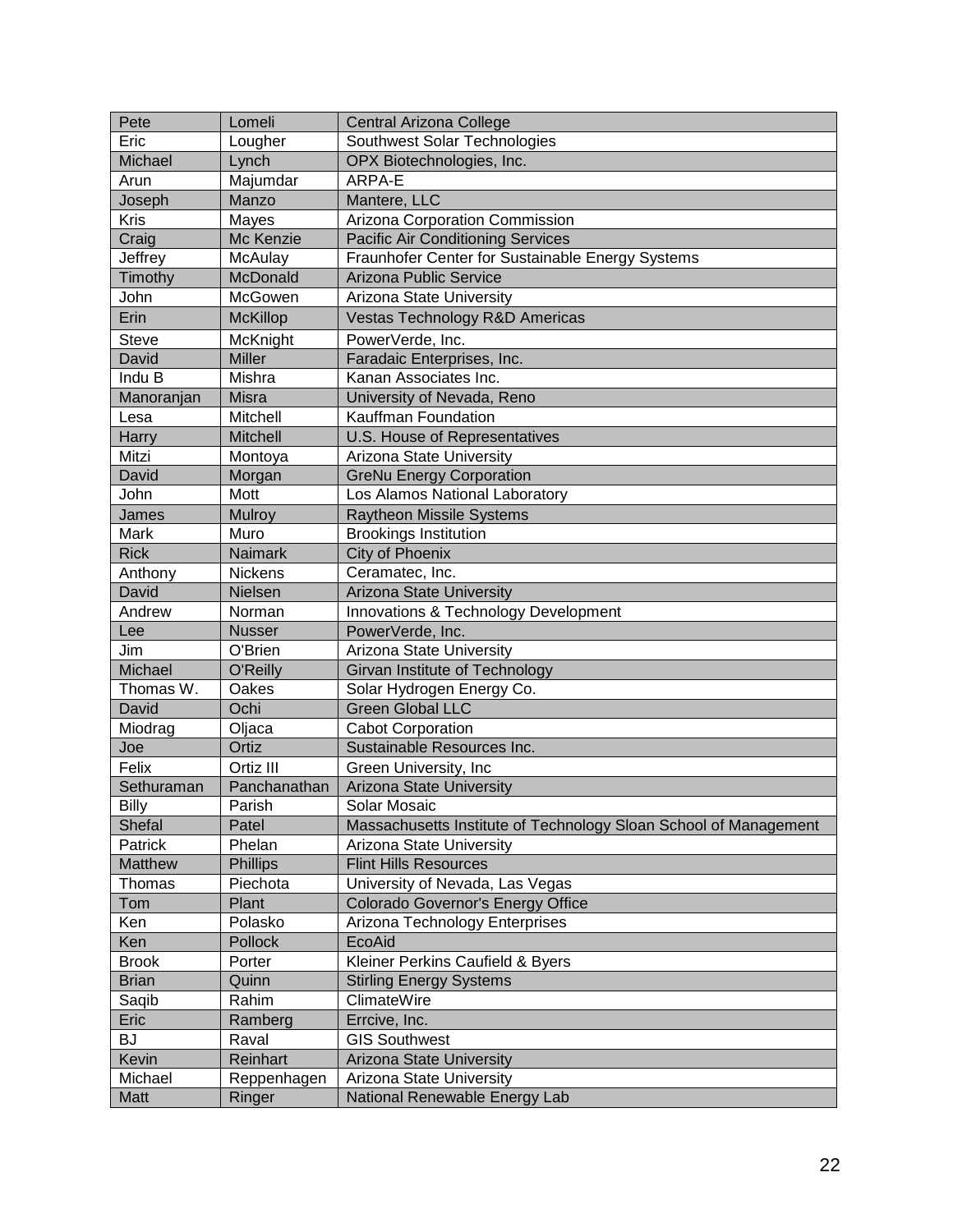| <b>Bruce</b>  | Rittmann        | Arizona State University                        |
|---------------|-----------------|-------------------------------------------------|
| <b>Brad</b>   | <b>Robbins</b>  | Teradyne, Inc.                                  |
| Justin        | <b>Roberts</b>  | Chebel                                          |
| Gordon        | Roesler         | <b>USC Information Sciences Institute</b>       |
| Julia         | Rosen           | Arizona State University                        |
| Ross          | <b>Russo</b>    | <b>Wildcat Discovery Technologies</b>           |
| Leshika       | Samarasinghe    | ARPA-E                                          |
| Richard       | <b>Schleier</b> | <b>Corporate Resource and Enterprise Matrix</b> |
| <b>Rick</b>   | Shangraw        | Arizona State University                        |
| <b>Ben</b>    | <b>Shelef</b>   | <b>Heliocentric Solar</b>                       |
| Feng          | Shi             | Northern New Mexico College                     |
| Tsutomu       | Shimomura       | Neofocal                                        |
| Neal          | Shinn           | Sandia National Labs                            |
| David         | Shum            | ARPA-E                                          |
| Vikram        | Singh           | <b>Stirling Energy Systems</b>                  |
| Mel           | Slater          | <b>Quantum Dot Solar</b>                        |
| Paul          | Smith           | Plasma Kinetics Corporation                     |
| <b>Stacey</b> | Smith           | Plasma Kinetics Corporation                     |
| Wesley        | Smith           | Southwest Solar Technologies                    |
| Andrew        | Soulier         | Ernst & Young                                   |
| Doug          | Speight         | Oak Ridge National Lab                          |
| <b>Rich</b>   | Sporski         | Iteknowledgies                                  |
| <b>Barry</b>  | Sprague         | Integrated Organic Energy, LLC                  |
| John          | Steedman        | <b>BP Alternative Energy</b>                    |
| Gary          | Stepenoff       | Integrated Organic Energy, LLC                  |
| <b>Scott</b>  | Stepenoff       | Integrated Organic Energy, LLC                  |
| David         | <b>Stone</b>    | <b>Celestial Technologies Corporation</b>       |
| Michael       | Swords          | University of California, Los Angeles           |
| Anjali        | Talekar         | University of Nevada, Reno                      |
| Yong          | Tao             | <b>University of North Texas</b>                |
| Karla         | <b>Teixeira</b> | Arizona Commerce Authority                      |
| Dave          | Thompson        | <b>Diversified Energy</b>                       |
| Alan          | Thompson        | <b>Salt River Project</b>                       |
| Charlotte M.  | Thornton        | <b>Stanford University</b>                      |
| Eric          | Toone           | ARPA-E                                          |
| Lan Anh       | Tran            | California Public Utilities Commission          |
| Robert J.     | Trzepkowski     | <b>Salt River Project</b>                       |
| Manthou       | <b>Tsiouris</b> | Iteknowledgies International                    |
| Kent          | Udell           | University of Utah                              |
| Elaine        | <b>Ulrich</b>   | Representative Gabrielle Giffords               |
| Ken           | Valdez          | GreenVolt Systems                               |
| Jos           | van Boxtel      | Arcadia Biosciences                             |
| Ravi          | Vannela         | Arizona State University                        |
| Wim           | Vermaas         | Arizona State University                        |
| <b>Brian</b>  | Vetere          | Mantere, LLC                                    |
| Sabarish      | Vinod           | Lincus, Inc.                                    |
| Sanjay        | Wagle           | ARPA-E                                          |
| Richard       | Wiener          | Research Corporation for Science Advancement    |